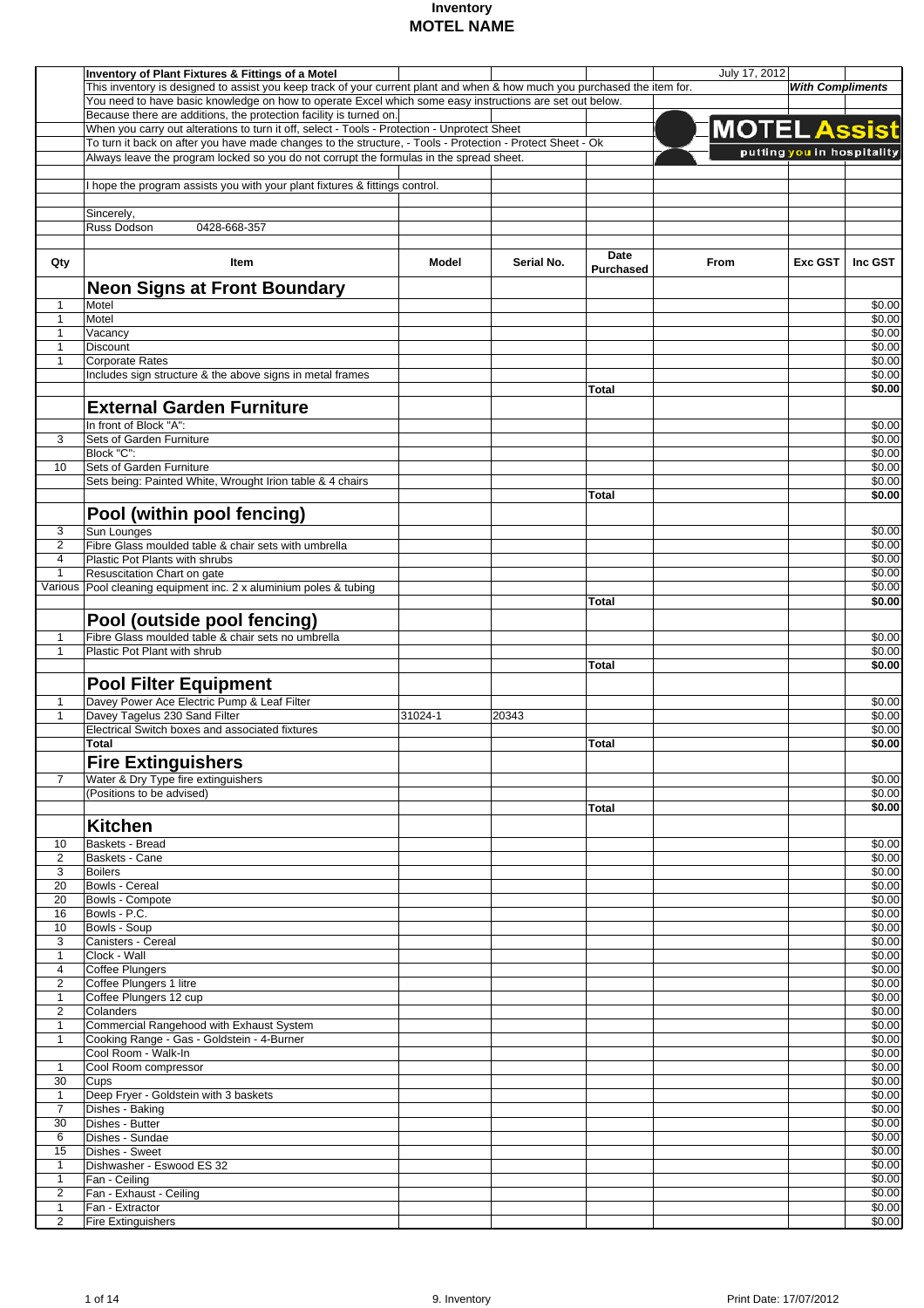| Qty                | Item                                                      | Model          | Serial No. | Date<br>Purchased | From | $Exc$ GST | Inc GST          |
|--------------------|-----------------------------------------------------------|----------------|------------|-------------------|------|-----------|------------------|
| 1                  | <b>First Aid Kit</b>                                      |                |            |                   |      |           | \$0.00           |
|                    | Food Containers - Plastic - Assorted                      |                |            |                   |      |           | \$0.00           |
| $\mathbf{1}$       | Food Processor - Breville                                 |                |            |                   |      |           | \$0.00           |
|                    | <b>Food Warmers</b>                                       |                |            |                   |      |           | \$0.00           |
| 1                  | Freezer - Westinghouse Freestyle 380Litre (New)           |                |            |                   |      |           | \$0.00           |
| 1                  | Freezer - Chest - Fisher & Paykel                         |                |            |                   |      |           | \$0.00<br>\$0.00 |
| $\mathbf{1}$<br>16 | Freezer - Upright - Fisher & Paykel<br><b>Frying Pans</b> |                |            |                   |      |           | \$0.00           |
| 12                 | Glasses - Assorted                                        |                |            |                   |      |           | \$0.00           |
| 12                 | Glasses - Large                                           |                |            |                   |      |           | \$0.00           |
| 3                  | Gravy Boats - Stainless Steel                             |                |            |                   |      |           | \$0.00           |
| $\mathbf{1}$       | Hot Water Boiler - crown                                  |                |            |                   |      |           | \$0.00           |
| $\mathbf{1}$       | Ice Machine                                               |                |            |                   |      |           | \$0.00           |
| 20                 | Jugs - Crockery                                           |                |            |                   |      |           | \$0.00           |
| 6                  | Jugs - Large White                                        |                |            |                   |      |           | \$0.00           |
| 15                 | Jugs - Stainless Steel - Milk                             |                |            |                   |      |           | \$0.00           |
|                    | Assorted Kitchen Tools - Full Working Stock               |                |            |                   |      |           | \$0.00           |
| 3                  | Lights - Fluorescent                                      |                |            |                   |      |           | \$0.00           |
| $\mathbf{1}$       | Microwave - National                                      |                |            |                   |      |           | \$0.00           |
| $\mathbf{1}$       | Microwave - Sanyo                                         |                |            |                   |      |           | \$0.00           |
| $\mathbf{1}$       | Milk Shake Machine - Breville                             |                |            |                   |      |           | \$0.00           |
| 4                  | Mixing Bowls - Stainless Steel                            |                |            |                   |      |           | \$0.00           |
| 8                  | Mugs - Coffee                                             |                |            |                   |      |           | \$0.00           |
| 5                  | Mugs - Irish Coffee                                       |                |            |                   |      |           | \$0.00           |
| $\mathbf{1}$       | Pest Killer - Electronic                                  |                |            |                   |      |           | \$0.00           |
| $\mathbf{1}$       | Plate Warmer - Hecla                                      |                |            |                   |      |           | \$0.00           |
| $\mathbf{1}$       | Plate Warmer (Plug in)<br>Plates - Dinner & Breakfast     |                |            |                   |      |           | \$0.00           |
| 130<br>40          | Plates - Side                                             |                |            |                   |      |           | \$0.00<br>\$0.00 |
| 1                  | Poacher - 12 egg                                          |                |            |                   |      |           | \$0.00           |
| 1                  | Poacher - 6 egg                                           |                |            |                   |      |           | \$0.00           |
| $\mathbf{1}$       | Refrigerator - Orford - 2-Door display                    |                | 881660     |                   |      |           | \$0.00           |
| $\mathbf{1}$       | <b>Rice Cooker</b>                                        |                |            |                   |      |           | \$0.00           |
| $\mathbf{1}$       | Salamander - Roband                                       |                |            |                   |      |           | \$0.00           |
| $\mathbf{1}$       | Salamander - Zeus                                         |                |            |                   |      |           | \$0.00           |
| 10                 | Saucepans                                                 |                |            |                   |      |           | \$0.00           |
| 50                 | <b>Saucers</b>                                            |                |            |                   |      |           | \$0.00           |
| $\mathbf{1}$       | Scales - Kitchen Non Electric                             |                |            |                   |      |           | \$0.00           |
| 1                  | Scales - Soehnle - electronic                             |                |            |                   |      |           | \$0.00           |
| $\mathbf{1}$       | Stab Mixer - Braun                                        |                |            |                   |      |           | \$0.00           |
| $\mathbf{1}$       | Stainless Steel Bench                                     |                |            |                   |      |           | \$0.00           |
| $\mathbf{1}$       | Stepladder                                                |                |            |                   |      |           | \$0.00           |
| $\mathbf{1}$       | <b>Stock Pot</b>                                          |                |            |                   |      |           | \$0.00           |
| 3                  | Storage Bins - Plastic                                    |                |            |                   |      |           | \$0.00           |
| $\overline{2}$     | Strainers - Large                                         |                |            |                   |      |           | \$0.00           |
| 10                 | <b>Sugar Bowls</b>                                        |                |            |                   |      |           | \$0.00           |
|                    | Assorted Table Cutlery - Working Stock                    |                |            |                   |      |           | \$0.00           |
| 24                 | Tea/Coffee Pots - Stainless Steel                         |                |            |                   |      |           | \$0.00           |
| $\mathbf{1}$       | Teapot - Large                                            |                |            |                   |      |           | \$0.00           |
| $\mathbf{1}$       | Telephone Handset                                         |                |            |                   |      |           | \$0.00           |
| $\mathbf{1}$       | Toaster - 2 slice                                         |                |            |                   |      |           | \$0.00           |
| $\mathbf{1}$<br>2  | Toaster - 4 slice<br>Toaster - Breville 4 slice           |                |            |                   |      |           | \$0.00<br>\$0.00 |
| $\mathbf{1}$       | Toaster - Built in                                        |                |            |                   |      |           | \$0.00           |
| $\mathbf{1}$       | Toaster - Commercial - Woodson - 6-Slice                  |                |            |                   |      |           | \$0.00           |
| 40                 | Trays - Breakfast                                         |                |            |                   |      |           | \$0.00           |
| 10                 | Trays - Oven                                              |                |            |                   |      |           | \$0.00           |
| 24                 | Trays - Oyster                                            |                |            |                   |      |           | \$0.00           |
| $\overline{7}$     | <b>Trays - Stainless Steel</b>                            |                |            |                   |      |           | \$0.00           |
| $\overline{2}$     | Urns - Milk                                               |                |            |                   |      |           | \$0.00           |
| $\mathbf{1}$       | Waste Bin                                                 |                |            |                   |      |           | \$0.00           |
|                    |                                                           |                |            | Total             |      |           | 50.00            |
|                    | <b>Restaurant Bar &amp; Lounge</b>                        |                |            |                   |      |           |                  |
|                    |                                                           |                |            |                   |      |           | \$0.00           |
| 3<br>$\mathbf{1}$  | 2-Seater Lounges<br>Air Conditioner - Daikin              |                |            |                   |      |           | \$0.00           |
| 3                  | Air Conditioners - National                               |                |            |                   |      |           | \$0.00           |
| $\mathbf{1}$       | Amex EFTPOS Terminal (Rented)                             |                |            |                   |      |           | \$0.00           |
| $\mathbf{1}$       | Amplifier - JVC                                           |                |            |                   |      |           | \$0.00           |
| $\mathbf{1}$       | Bar - Fixed                                               |                |            |                   |      |           | \$0.00           |
| $\mathbf{1}$       | Bar Tools - Set                                           |                |            |                   |      |           | \$0.00           |
| 3                  | <b>Blinds</b>                                             |                |            |                   |      |           | \$0.00           |
| 6                  | Carafes                                                   |                |            |                   |      |           | \$0.00           |
|                    | Carpet - Wall to Wall                                     |                |            |                   |      |           | \$0.00           |
| 1                  | Cash Register - Sharp                                     | <b>ERA 440</b> | 8097133    |                   |      |           | \$0.00           |
| $\mathbf{1}$       | CD Player - Kenwood 5-Stack                               |                |            |                   |      |           | \$0.00           |
|                    | Various CDs in Rack                                       |                |            |                   |      |           | \$0.00           |
| 6                  | Chairs                                                    |                |            |                   |      |           | $\sqrt{$0.00}$   |
| $\overline{2}$     | <b>Cocktail Shakers</b>                                   |                |            |                   |      |           | \$0.00           |
| $\mathbf{1}$       | Coffee Making Machine & Grinder - Bezzera (Rented)        |                |            |                   |      |           | \$0.00           |
|                    | Cups & Saucers - Assorted                                 |                |            |                   |      |           | \$0.00           |
| 2                  | Smoke Alarms                                              |                |            |                   |      |           | \$0.00           |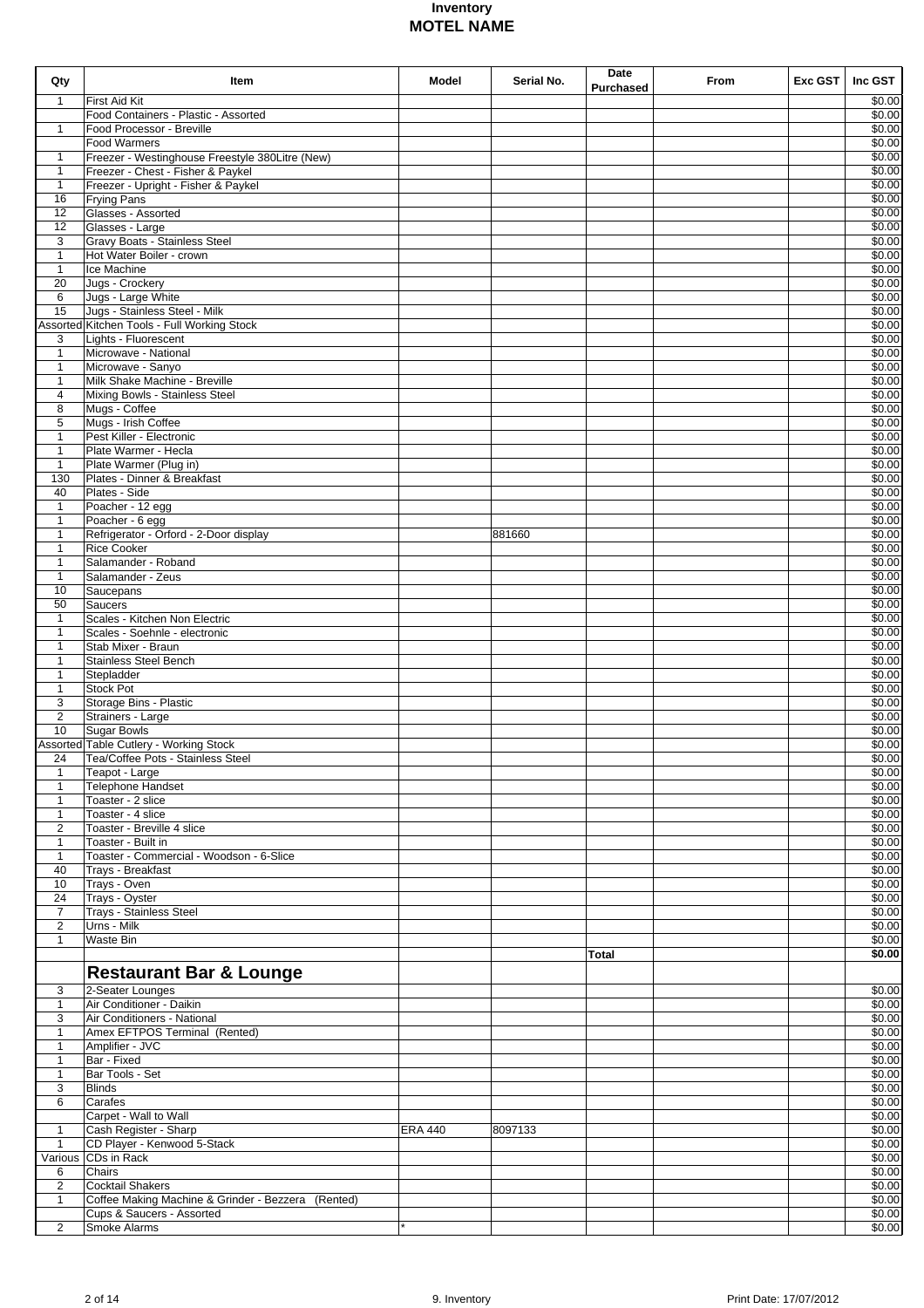| Qty                            | Item                                                                                    | Model | Serial No. | Date             | From | Exc GST | Inc GST          |
|--------------------------------|-----------------------------------------------------------------------------------------|-------|------------|------------------|------|---------|------------------|
| $\mathbf{1}$                   | Fire Tools - Set                                                                        |       |            | <b>Purchased</b> |      |         | \$0.00           |
| $\mathbf{1}$                   | <b>Glass Washer</b>                                                                     |       |            |                  |      |         | \$0.00           |
|                                | Various Glasses - Full Working Stock of Assorted Glasses                                |       |            |                  |      |         | \$0.00           |
| $\overline{2}$                 | Ice Buckets                                                                             |       |            |                  |      |         | \$0.00           |
|                                | Various Lights - Bar                                                                    |       |            |                  |      |         | \$0.00           |
| $\overline{2}$                 | Lights - Ceiling                                                                        |       |            |                  |      |         | \$0.00           |
| 3                              | Lights - Standing                                                                       |       |            |                  |      |         | \$0.00           |
| $\mathbf{1}$                   | Cushion - Poof<br>Racks - Glasses                                                       |       |            |                  |      |         | \$0.00           |
| $\overline{4}$<br>$\mathbf{1}$ | Refrigerator - 4 Door Stainless Steel                                                   |       |            |                  |      |         | \$0.00<br>\$0.00 |
| $\overline{4}$                 | <b>Speakers</b>                                                                         |       |            |                  |      |         | \$0.00           |
| 3                              | Stools - Bar                                                                            |       |            |                  |      |         | \$0.00           |
| $\mathbf{1}$                   | Table - Glass top                                                                       |       |            |                  |      |         | \$0.00           |
|                                | <b>Tables</b>                                                                           |       |            |                  |      |         | \$0.00           |
| $\mathbf{1}$                   | Telephone Handset                                                                       |       |            |                  |      |         | \$0.00           |
| Various Tools                  |                                                                                         |       |            |                  |      |         | \$0.00           |
| 8                              | Towels - Bar                                                                            |       |            |                  |      |         | \$0.00           |
| 8                              | <b>Wall Prints</b>                                                                      |       |            |                  |      |         | \$0.00           |
| 6                              | <b>Wine Coolers</b>                                                                     |       |            | Total            |      |         | \$0.00<br>\$0.00 |
|                                |                                                                                         |       |            |                  |      |         |                  |
|                                | <b>Restaurant</b>                                                                       |       |            |                  |      |         |                  |
| 3                              | Air Conditioners - National                                                             |       |            |                  |      |         | \$0.00           |
| $\overline{2}$                 | <b>Baby High Chairs</b>                                                                 |       |            |                  |      |         | \$0.00           |
| 3                              | Blackboards                                                                             |       |            |                  |      |         | \$0.00           |
|                                | Carpet - Wall to Wall                                                                   |       |            |                  |      |         | \$0.00           |
| 38<br>$\mathbf{1}$             | Chairs<br>Curtains - Set of Mesh                                                        |       |            |                  |      |         | \$0.00<br>\$0.00 |
| 28                             | Glasses                                                                                 |       |            |                  |      |         | \$0.00           |
| $\overline{4}$                 | Lights - Ceiling - Cluster                                                              |       |            |                  |      |         | \$0.00           |
| $\overline{4}$                 | Lights - Standard                                                                       |       |            |                  |      |         | \$0.00           |
| $\overline{2}$                 | <b>Mirrors</b>                                                                          |       |            |                  |      |         | \$0.00           |
| 6                              | Prints                                                                                  |       |            |                  |      |         | \$0.00           |
| 3                              | Speakers                                                                                |       |            |                  |      |         | \$0.00           |
| 14                             | <b>Tables</b>                                                                           |       |            |                  |      |         | \$0.00           |
| 14                             | Vases - Table                                                                           |       |            |                  |      |         | \$0.00           |
|                                |                                                                                         |       |            | <b>Total</b>     |      |         | \$0.00           |
|                                | <b>Liquor Store Room</b>                                                                |       |            |                  |      |         |                  |
| $\mathbf{1}$                   | Refrigerator - Kelvinator 2-Door                                                        |       |            |                  |      |         | \$0.00           |
| $\mathbf{1}$                   | Step Ladder - Aluminium                                                                 |       |            |                  |      |         | \$0.00           |
| $\mathbf{1}$                   | Light - Fluorescent                                                                     |       |            |                  |      |         | \$0.00           |
|                                | Various Tablecloths - Full Working Stock                                                |       |            |                  |      |         | \$0.00           |
| 6                              | Tablecloths - Large                                                                     |       |            |                  |      |         | \$0.00           |
| $\mathbf{1}$                   | Vacuum Cleaner - Electrolux                                                             |       |            |                  |      |         | \$0.00           |
|                                |                                                                                         |       |            | <b>Total</b>     |      |         | \$0.00           |
|                                | <b>Foyer (Hallway)</b>                                                                  |       |            |                  |      |         |                  |
| $\overline{4}$                 | Prints                                                                                  |       |            |                  |      |         | \$0.00           |
|                                | Carpet - Wall to Wall                                                                   |       |            |                  |      |         | \$0.00           |
| $\mathbf{1}$                   | Sideboard                                                                               |       |            |                  |      |         | \$0.00           |
| $\mathbf{1}$                   | Cupboard - Glass Front                                                                  |       |            |                  |      |         | \$0.00           |
| $\mathbf{1}$                   | Telephone Handset                                                                       |       |            |                  |      |         | \$0.00           |
|                                | Various Cutlery - Full Working Stock<br>Various Serviettes - Linen - Full Working Stock |       |            |                  |      |         | \$0.00<br>\$0.00 |
| 16                             | Menus                                                                                   |       |            |                  |      |         | \$0.00           |
| $\overline{2}$                 | Lights - Ceiling                                                                        |       |            |                  |      |         | \$0.00           |
| $\mathbf{1}$                   | Coat Rack                                                                               |       |            |                  |      |         | \$0.00           |
|                                |                                                                                         |       |            | Total            |      |         | \$0.00           |
|                                | <b>Restaurant Storeroom (behind Unit 27)</b>                                            |       |            |                  |      |         |                  |
|                                | Hot Water System - Electric - Hardie Dux 400 Litre                                      |       |            |                  |      |         |                  |
| $\mathbf{1}$                   | Various Assorted Christmas Decorations                                                  |       |            |                  |      |         | \$0.00<br>\$0.00 |
| 3                              | <b>Coffee Tables</b>                                                                    |       |            |                  |      |         | \$0.00           |
| $\overline{2}$                 | <b>Ceiling Lights</b>                                                                   |       |            |                  |      |         | \$0.00           |
| $\mathbf{1}$                   | Fluorescent Light                                                                       |       |            |                  |      |         | \$0.00           |
|                                |                                                                                         |       |            | Total            |      |         | \$0.00           |
|                                | <b>Carport</b>                                                                          |       |            |                  |      |         |                  |
| 11                             | <b>Tables</b>                                                                           |       |            |                  |      |         | \$0.00           |
|                                |                                                                                         |       |            |                  |      |         | \$0.00           |
|                                |                                                                                         |       |            | Total            |      |         | \$0.00           |
|                                |                                                                                         |       |            |                  |      |         |                  |
|                                | <b>External Hot Water Systems</b>                                                       |       |            |                  |      |         |                  |
| $\mathbf{1}$<br>$\mathbf{1}$   | Dux Titan 400L (Next to Room 17)                                                        |       |            |                  |      |         | \$0.00           |
|                                | Dux Titan 400L (Next to Room 17)                                                        |       |            | Total            |      |         | \$0.00<br>\$0.00 |
|                                |                                                                                         |       |            |                  |      |         |                  |
|                                | Laundry                                                                                 |       |            |                  |      |         |                  |
| $\mathbf{1}$                   | Unimac Unimat 50 - 23kg Commercial Washing Machine                                      |       |            |                  |      |         | \$0.00           |
| $\mathbf{1}$                   | Unimac Gas Dryer                                                                        |       |            |                  |      |         | \$0.00           |
| $\mathbf{1}$                   | Enla Electronic Irioning Press                                                          |       |            |                  |      |         | \$0.00           |
| $\mathbf{1}$                   | Enla Electronic Irioning Press (Not Operating)                                          |       |            |                  |      |         | \$0.00           |
| $\mathbf 1$                    | Double Stainless Steel Wash Tubs                                                        |       |            |                  |      |         | \$0.00           |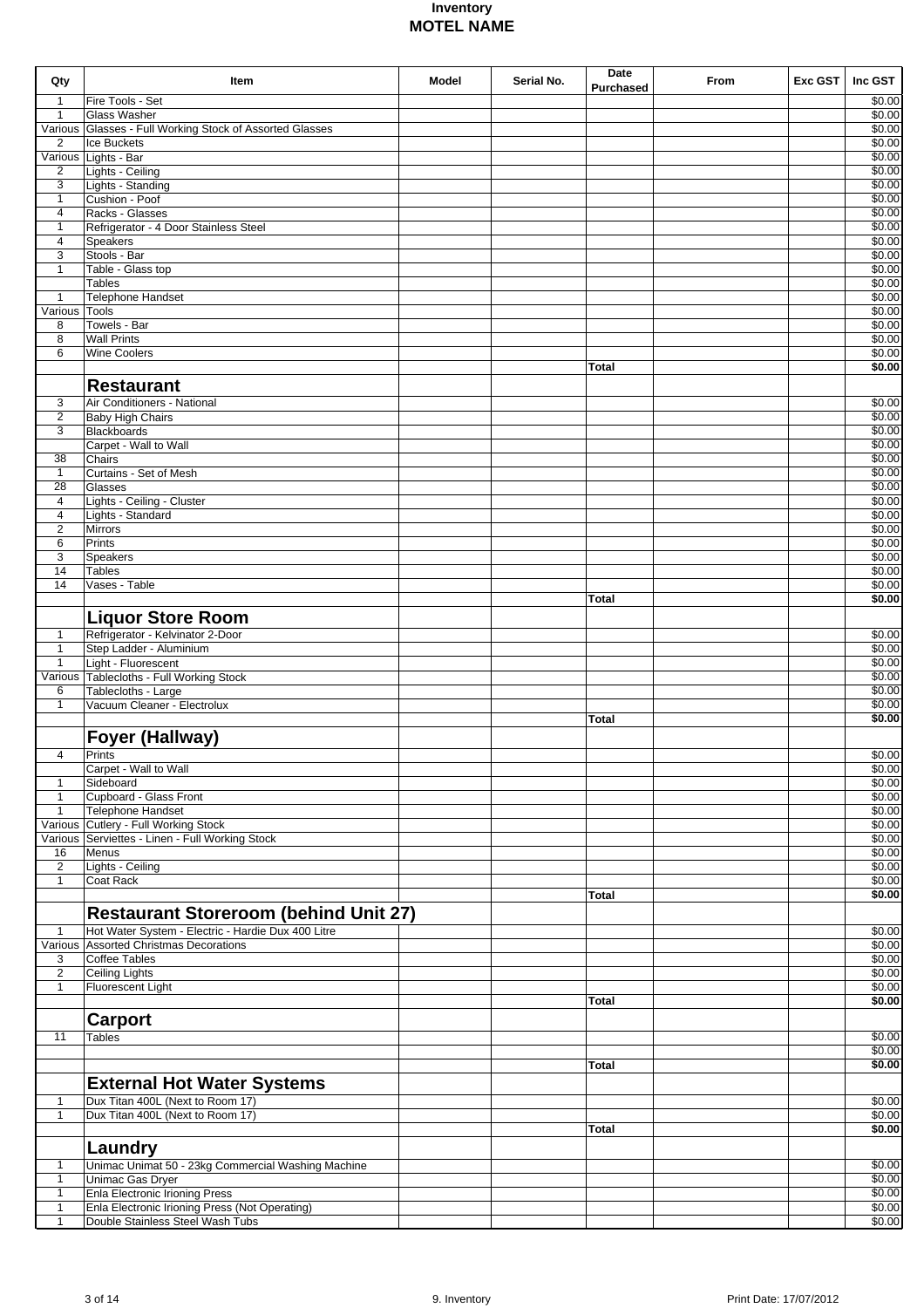|                              |                                                                               |       |            | Date             |      |         |                   |
|------------------------------|-------------------------------------------------------------------------------|-------|------------|------------------|------|---------|-------------------|
| Qty                          | <b>Item</b>                                                                   | Model | Serial No. | <b>Purchased</b> | From | Exc GST | Inc GST           |
| $\mathbf{1}$                 | Oscillating Fan on Pedestal                                                   |       |            |                  |      |         | \$0.00            |
|                              |                                                                               |       |            | Total            |      |         | \$0.00            |
|                              | <b>Storeroom Adjoining Laundry</b>                                            |       |            |                  |      |         |                   |
|                              | L&M Bar Refrigerator (Stores Milk)                                            |       |            |                  |      |         |                   |
| $\mathbf{1}$                 |                                                                               |       |            |                  |      |         | \$0.00            |
| $\overline{2}$               | <b>Toasters</b>                                                               |       |            |                  |      |         | \$0.00            |
| 3                            | Electric Jugs                                                                 |       |            |                  |      |         | \$0.00            |
| $\mathbf{1}$                 | Small Electric bar heater                                                     |       |            |                  |      |         | \$0.00            |
| $\mathbf{1}$                 | Frazer Folding Bed                                                            |       |            |                  |      |         | \$0.00            |
| $\overline{2}$               | Miele Vacuum Cleaners                                                         |       |            |                  |      |         | \$0.00            |
| $\mathbf{1}$                 | Sanyo Barrel Vacuum Cleaner                                                   |       |            |                  |      |         | \$0.00            |
| $\mathbf{1}$                 | Heler Oscillating Pedestal Fan                                                |       |            |                  |      |         | \$0.00            |
| 5                            | Boxes (800/Box) Promotional Brochures<br>Hotpoint PS500 Bar Electric Radiator |       |            |                  |      |         | \$0.00            |
| $\mathbf{1}$                 |                                                                               |       |            |                  |      |         | \$0.00            |
| $\mathbf{1}$                 | Goldair Bar Electric Radiator                                                 |       |            |                  |      |         | \$0.00            |
| $\mathbf{1}$                 | Sunbeam Electric Jug (New)                                                    |       |            |                  |      |         | \$0.00            |
| $\mathbf{1}$<br>$\mathbf{1}$ | Tiffany Four Slice Toaster (New)<br>Fanbrook Electric Toaster                 |       |            |                  |      |         | \$0.00            |
|                              |                                                                               |       |            |                  |      |         | \$0.00            |
|                              | <b>Stored on Shelving in Storeroom:</b>                                       |       |            |                  |      |         | \$0.00            |
|                              | Various Mattress Protectors - Queen & Single Sizes                            |       |            |                  |      |         | \$0.00            |
|                              | Various Blankets - Queen, Double & Single Sizes                               |       |            |                  |      |         | \$0.00            |
|                              | Various Sheets - Queen, Double & Single Sizes                                 |       |            |                  |      |         | \$0.00            |
|                              | Various Towels, White & Green                                                 |       |            |                  |      |         | \$0.00            |
|                              | Various Hand Towels                                                           |       |            |                  |      |         | \$0.00            |
|                              | Various Bath Mats                                                             |       |            |                  |      |         | \$0.00            |
|                              | Various Face Washers                                                          |       |            |                  |      |         | \$0.00            |
|                              | Various Dish Washing Cloths                                                   |       |            |                  |      |         | \$0.00            |
|                              |                                                                               |       |            | <b>Total</b>     |      |         | \$0.00            |
|                              | <b>Reception/Office</b>                                                       |       |            |                  |      |         |                   |
|                              | Tiles as Laid                                                                 |       |            |                  |      |         | \$0.00            |
|                              | <b>Reception Counter</b>                                                      |       |            |                  |      |         | \$0.00            |
| 1                            | Air Conditioner - National                                                    |       |            |                  |      |         | \$0.00            |
| 1                            | Bell - Night Bell                                                             |       |            |                  |      |         | \$0.00            |
| 1                            | <b>Bell - Reception</b>                                                       |       |            |                  |      |         | \$0.00            |
| 1                            | Blackboard on legs                                                            |       |            |                  |      |         | \$0.00            |
| $\mathbf{1}$                 | Cabinet - Double Door Steel Storage                                           |       |            |                  |      |         | \$0.00            |
|                              | Carpet in Back Office                                                         |       |            |                  |      |         | \$0.00            |
| 1                            | Cash Register - Kingston (Printer not operating)                              |       |            |                  |      |         | \$0.00            |
| 1                            | Chair - Office                                                                |       |            |                  |      |         | \$0.00            |
| $\overline{2}$               | Chairs - Reception                                                            |       |            |                  |      |         | \$0.00            |
| 1                            | Computer - MCT                                                                |       |            |                  |      |         | $\frac{1}{30.00}$ |
| 1                            | Cordless Phone - Uniden                                                       |       |            |                  |      |         | \$0.00            |
| $\mathbf{1}$                 | Desk - Office (with 3 drawers)                                                |       |            |                  |      |         | \$0.00            |
| $\mathbf{1}$                 | <b>EFTPOS Terminal - NAB</b>                                                  |       |            |                  |      |         | \$0.00            |
| 1                            | Fax - Panasonic                                                               |       |            |                  |      |         | \$0.00            |
| $\mathbf{1}$                 | Filing Cabinet - 3 Drawer                                                     |       |            |                  |      |         | \$0.00            |
| $\mathbf{1}$                 | Guillotine                                                                    |       |            |                  |      |         | \$0.00            |
| $\mathbf{1}$                 | Key Board - Motel keys                                                        |       |            |                  |      |         | \$0.00            |
| 1                            | Light - Fluorescent - Above Cash Register                                     |       |            |                  |      |         | \$0.00            |
| $\mathbf{1}$                 | Light - Fluorescent - Above Office Window                                     |       |            |                  |      |         | \$0.00            |
| $\mathbf{1}$                 | Light - Fluorescent - Below Counter Top                                       |       |            |                  |      |         | \$0.00            |
| 3                            | Lights - Recessed                                                             |       |            |                  |      |         | \$0.00            |
| $\mathbf{1}$                 | Monitor - CTX 17"                                                             |       |            |                  |      |         | \$0.00            |
| 1                            | <b>NEC PABX &amp; Console</b>                                                 |       |            |                  |      |         | \$0.00            |
| $\mathbf{1}$                 | 'No Vacancy' Sign                                                             |       |            |                  |      |         | \$0.00            |
| $\mathbf{1}$                 | Photocopier - Mita                                                            |       |            |                  |      |         | \$0.00            |
| $\mathbf{1}$                 | Printer - Lexmark                                                             |       |            |                  |      |         | \$0.00            |
| $\mathbf{1}$                 | Safe                                                                          |       |            |                  |      |         | \$0.00            |
| $\mathbf{1}$                 | <b>Steel Security Cabinet</b>                                                 |       |            |                  |      |         | \$0.00            |
| $\mathbf{1}$                 | Stool                                                                         |       |            |                  |      |         | \$0.00            |
| $\mathbf{1}$                 | Table - Computer                                                              |       |            |                  |      |         | \$0.00            |
|                              |                                                                               |       |            |                  |      |         | \$0.00            |
| $\mathbf{1}$<br>$\mathbf{1}$ | Telephone Handset                                                             |       |            |                  |      |         | \$0.00            |
| 5                            | Telephone Handset                                                             |       |            |                  |      |         | \$0.00            |
|                              | Trays - Stationery Tidy                                                       |       |            |                  |      |         | \$0.00            |
| $\mathbf{1}$<br>$\mathbf{1}$ | Venetian Blind<br><b>Wall Photo</b>                                           |       |            |                  |      |         | \$0.00            |
| $\mathbf{1}$                 | <b>Plastic Wall Clock</b>                                                     |       |            |                  |      |         | \$0.00            |
|                              |                                                                               |       |            |                  |      |         |                   |
|                              |                                                                               |       |            | Total            |      |         | \$0.00            |
|                              | <b>Managers' Residence</b>                                                    |       |            |                  |      |         |                   |
| $\overline{2}$               | Air Conditioners - National                                                   |       |            |                  |      |         | \$0.00            |
|                              | Carpet                                                                        |       |            |                  |      |         | \$0.00            |
| 2                            | Sets of Curtains                                                              |       |            |                  |      |         | \$0.00            |
|                              | Kitchen fitout with Stove & 4 burner Electric Cooktop                         |       |            |                  |      |         | \$0.00            |
| $\mathbf{1}$                 | Sofa - Double                                                                 |       |            |                  |      |         | \$0.00            |
|                              |                                                                               |       |            | Total            |      |         | \$0.00            |
|                              | <b>Handymans Store/Workshop</b>                                               |       |            |                  |      |         |                   |
|                              |                                                                               |       |            |                  |      |         |                   |
| $\mathbf{1}$                 | Wheelbarrow                                                                   |       |            |                  |      |         | \$0.00            |
| $\mathbf{1}$                 | Cordless drill                                                                |       |            |                  |      |         | \$0.00            |
| $\mathbf{1}$                 | <b>Blower</b>                                                                 |       |            |                  |      |         | \$0.00            |
| $\mathbf{1}$                 | Mower - 4 stroke (old)                                                        |       |            |                  |      |         | \$0.00            |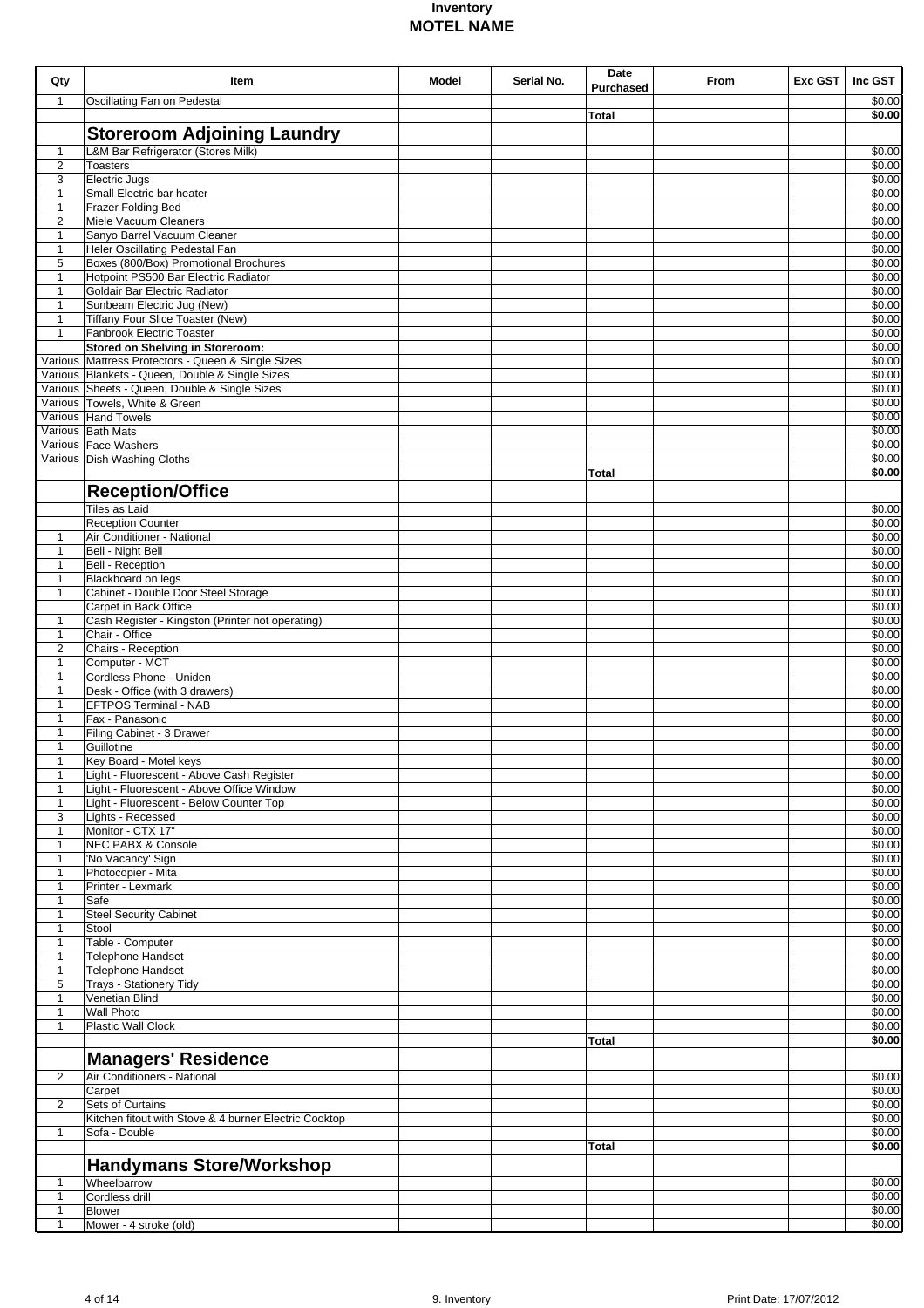| Qty           | ltem                     | <b>Model</b> | Serial No. | Date<br>Purchased | From | <b>Exc GST</b> | Inc GST $\vert$ |
|---------------|--------------------------|--------------|------------|-------------------|------|----------------|-----------------|
|               | Cox Mower - Ride on      |              |            |                   |      |                | \$0.00          |
|               | Stepladder - 2.4M        |              |            |                   |      |                | \$0.00          |
| Various Tools |                          |              |            |                   |      |                | \$0.00          |
|               | Whipper snipper          |              |            |                   |      |                | \$0.00          |
|               | Hedge Clipper - 2 stroke |              |            |                   |      |                | \$0.00          |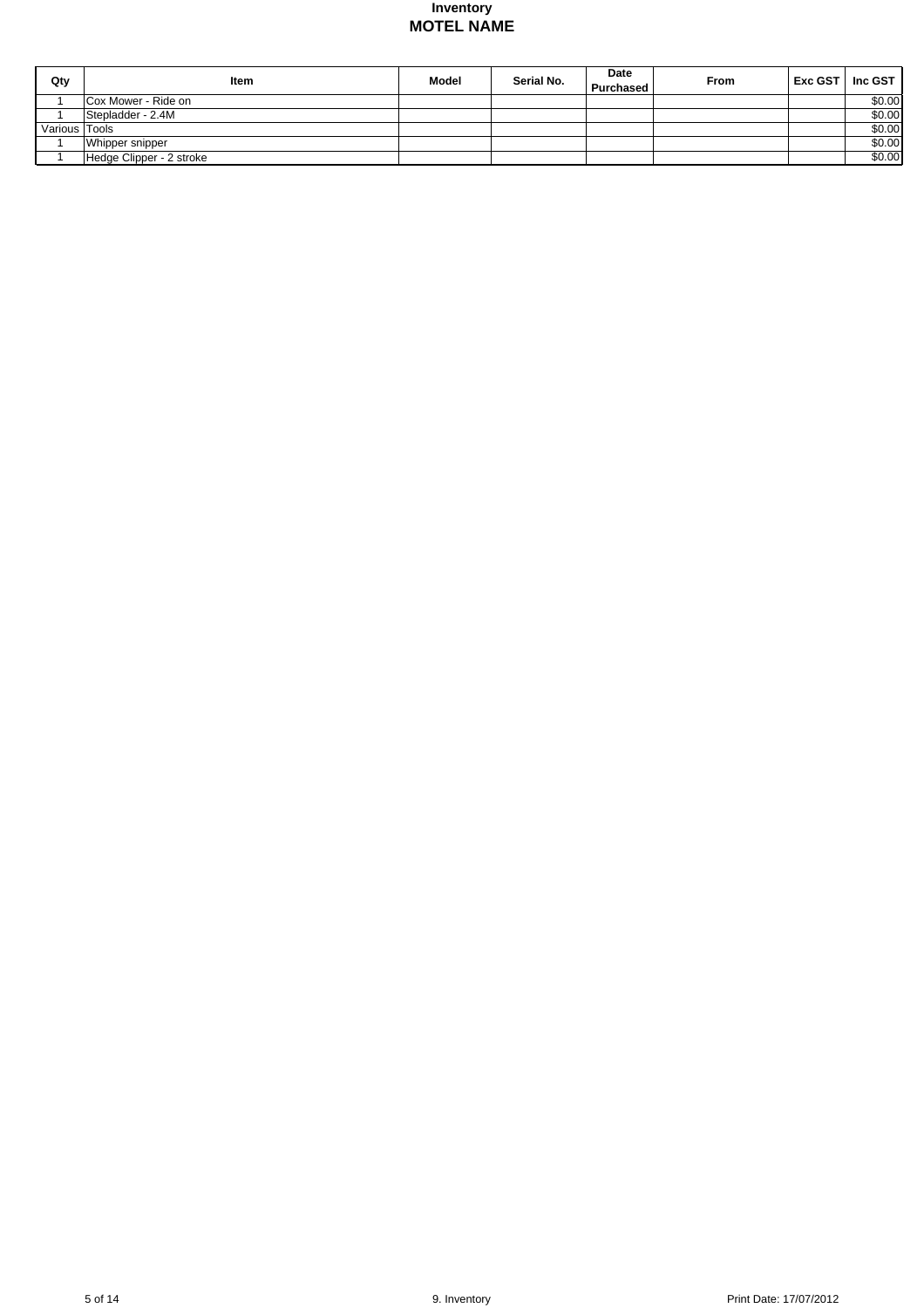| Qty            | <b>Item</b>                                       | <b>Model</b> | Serial No. | Date<br><b>Purchased</b> | From | Exc GST | Inc GST |
|----------------|---------------------------------------------------|--------------|------------|--------------------------|------|---------|---------|
|                |                                                   |              |            | Total                    |      |         | \$0.00  |
|                | <b>Hazchem Store Room</b>                         |              |            |                          |      |         |         |
| $\overline{2}$ | Hardi Dux 315 litre Electric Hot Water System     |              |            |                          |      |         | \$0.00  |
| $\mathbf{1}$   | Hardi Dux 400 litre Electric Hot Water System     |              |            |                          |      |         | \$0.00  |
| $\mathbf{1}$   | Hardi Dux 400 litre Electric Hot Water System     |              |            |                          |      |         | \$0.00  |
| $\mathbf{1}$   | <b>Frazer Folding Bed</b>                         |              |            |                          |      |         | \$0.00  |
| $\overline{2}$ | Folding Up Beds                                   |              |            |                          |      |         | \$0.00  |
| $\mathbf{1}$   | Table                                             |              |            |                          |      |         | \$0.00  |
| $\mathbf{1}$   | Bench                                             |              |            |                          |      |         | \$0.00  |
| $\overline{1}$ | Luggage Rack                                      |              |            |                          |      |         | \$0.00  |
|                |                                                   |              |            | Total                    |      |         | \$0.00  |
|                | <b>Accommodation:</b>                             |              |            |                          |      |         |         |
|                |                                                   |              |            |                          |      |         |         |
|                | All Motel Unit Bedrooms have the following:       |              |            |                          |      |         |         |
|                | Wall to Wall Carpet<br>Laminated benches          |              |            |                          |      |         |         |
|                |                                                   |              |            |                          |      |         |         |
|                | <b>Clock Radio</b>                                |              |            |                          |      |         |         |
|                | Electric Jug                                      |              |            |                          |      |         |         |
|                | Toaster                                           |              |            |                          |      |         |         |
|                | Waste bin                                         |              |            |                          |      |         |         |
|                | All TVs have remotes                              |              |            |                          |      |         |         |
|                | Handset telephone on bench                        |              |            |                          |      |         |         |
|                | Sealed water jug & glasses in refrigerator        |              |            |                          |      |         |         |
|                | Ironing Board                                     |              |            |                          |      |         |         |
|                | Iron with small plastic water filler              |              |            |                          |      |         |         |
|                | Plastic or Timber tray with:                      |              |            |                          |      |         |         |
|                | Cups, saucers & teaspoons for each sleeping space |              |            |                          |      |         |         |
|                | Cane or plastic basket containing:                |              |            |                          |      |         |         |
|                | assorted coffee, tea & sugar sachels              |              |            |                          |      |         |         |
|                | <b>Bible (Gideons)</b>                            |              |            |                          |      |         |         |
|                | Telephone book                                    |              |            |                          |      |         |         |
|                | Information Guide in plastic binder               |              |            |                          |      |         |         |
|                | Spare blanket per bed                             |              |            |                          |      |         |         |
|                | Spare pillow per sleeping position                |              |            |                          |      |         |         |
|                | All Motel Unit Bathrooms have the following:      |              |            |                          |      |         |         |
|                | Face Washer                                       |              |            |                          |      |         |         |
|                | <b>Bath Mat</b>                                   |              |            |                          |      |         |         |
|                | Towel for each sleeping space                     |              |            |                          |      |         |         |
|                | Toilet brush set                                  |              |            |                          |      |         |         |
|                | Waste bin                                         |              |            |                          |      |         |         |
|                |                                                   |              |            |                          |      |         |         |
|                | Spare toilet roll<br><b>Wall Mirror</b>           |              |            |                          |      |         |         |
|                |                                                   |              |            |                          |      |         |         |
|                | Hair Dryer *                                      |              |            | <b>Total</b>             |      |         |         |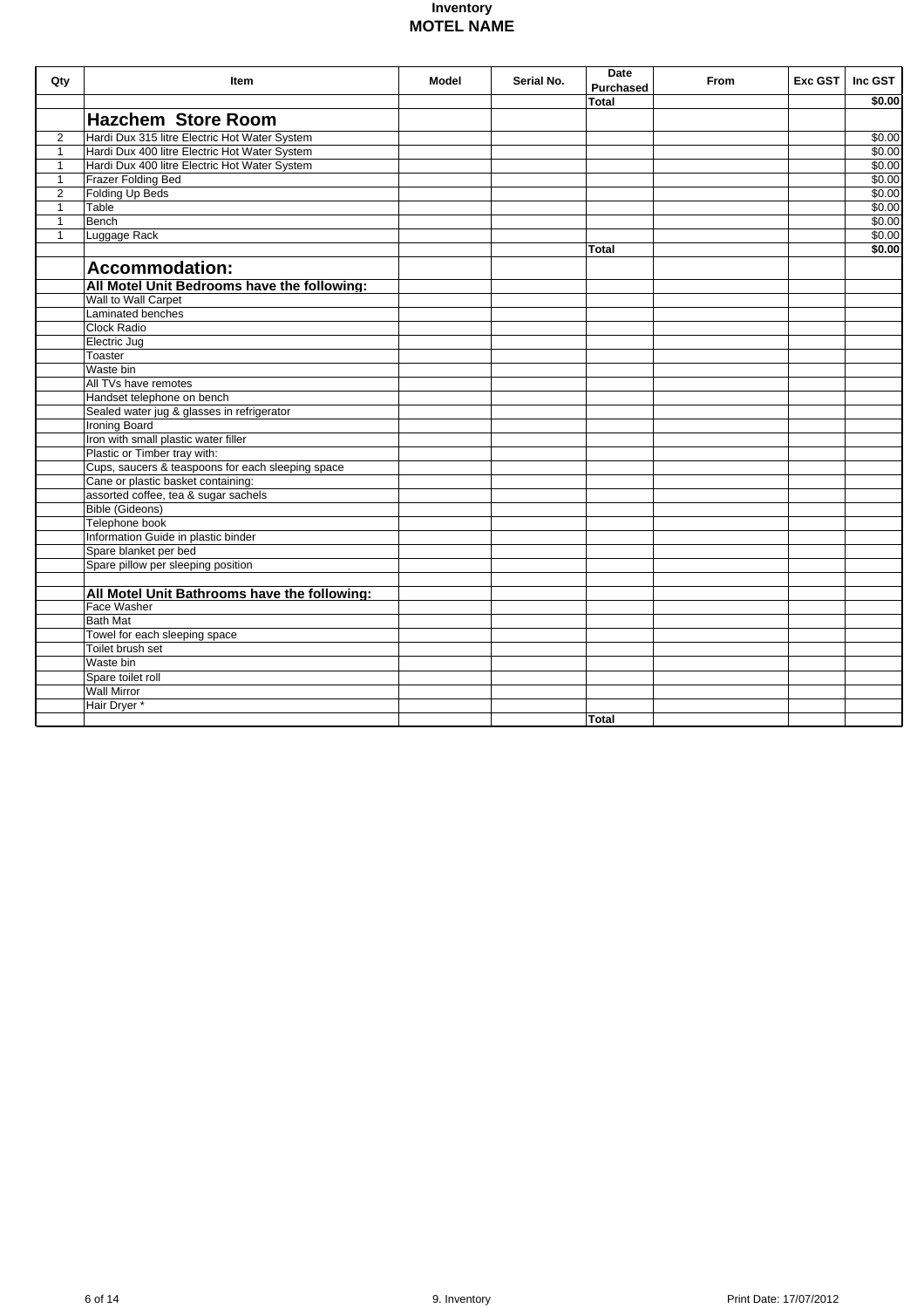| Qty                            | Item                                                                | <b>Model</b> | Serial No. | Date             | From | Exc GST | Inc GST          |
|--------------------------------|---------------------------------------------------------------------|--------------|------------|------------------|------|---------|------------------|
|                                | Bed "complete" consists of:                                         |              |            | <b>Purchased</b> |      |         |                  |
| 1                              | <b>Bed Base</b>                                                     |              |            |                  |      |         |                  |
| $\mathbf{1}$                   | <b>Mattress</b>                                                     |              |            |                  |      |         |                  |
| 1                              | Mattress Protector                                                  |              |            |                  |      |         |                  |
| 2<br>$\mathbf{1}$              | <b>Sheets</b><br>Blanket                                            |              |            |                  |      |         |                  |
| $\mathbf{1}$                   | Bedspread                                                           |              |            |                  |      |         |                  |
| 2                              | Pillows with Slips for each sleeping position                       |              |            |                  |      |         |                  |
| $\mathbf{1}$                   | Pillow Protector for each Pillow                                    |              |            |                  |      |         |                  |
|                                |                                                                     |              |            |                  |      |         |                  |
|                                | Unit 1                                                              |              |            |                  |      |         |                  |
| $\mathbf{1}$<br>$\mathbf{1}$   | Air Conditioner - National (Under Window)<br>Queen Bed Complete     |              |            |                  |      |         | \$0.00<br>\$0.00 |
| $\mathbf{1}$                   | Bedhead - Double                                                    |              |            |                  |      |         | \$0.00           |
| 2                              | <b>Bedside Tables</b>                                               |              |            |                  |      |         | \$0.00           |
| 2<br>$\mathbf{1}$              | Chairs<br>Electric Blanket                                          |              |            |                  |      |         | \$0.00<br>\$0.00 |
| $\mathbf{1}$                   | Hot Water Jug                                                       |              |            |                  |      |         | \$0.00           |
| $\mathbf{1}$                   | Iron                                                                |              |            |                  |      |         | \$0.00           |
| $\mathbf{1}$                   | <b>Ironing Board</b>                                                |              |            |                  |      |         | \$0.00           |
| 2<br>$\mathbf{1}$              | Lamps - Bedside<br>Picture                                          |              |            |                  |      |         | \$0.00<br>\$0.00 |
| $\mathbf{1}$                   | Refrigerator - Samsung                                              |              |            |                  |      |         | \$0.00           |
| $\mathbf{1}$                   | Table - Round                                                       |              |            |                  |      |         | \$0.00           |
| $\mathbf{1}$<br>$\mathbf{1}$   | <b>Telephone Handset</b><br>NEC Television (Hired from Retravision) |              |            |                  |      |         | \$0.00<br>\$0.00 |
| $\mathbf{1}$                   | <b>Wooden Cabinet</b>                                               |              |            |                  |      |         | \$0.00           |
|                                |                                                                     |              |            |                  |      |         | \$0.00           |
|                                | Unit 2                                                              |              |            |                  |      |         |                  |
| $\mathbf{1}$                   | Air Conditioner - National (Under Window)                           |              |            |                  |      |         | \$0.00           |
| $\mathbf{1}$                   | Queen Bed Complete                                                  |              |            |                  |      |         | \$0.00           |
| $\mathbf{1}$<br>$\sqrt{2}$     | Bedhead - Double<br><b>Bedside Tables</b>                           |              |            |                  |      |         | \$0.00<br>\$0.00 |
| $\overline{2}$                 | Chairs                                                              |              |            |                  |      |         | \$0.00           |
| $\mathbf{1}$                   | <b>Electric Blanket</b>                                             |              |            |                  |      |         | \$0.00           |
| $\mathbf{1}$                   | Hot Water Jug                                                       |              |            |                  |      |         | \$0.00           |
| $\mathbf{1}$<br>$\mathbf{1}$   | Iron<br><b>Ironing Board</b>                                        |              |            |                  |      |         | \$0.00<br>\$0.00 |
| $\overline{2}$                 | Lamps - Bedside                                                     |              |            |                  |      |         | \$0.00           |
| $\mathbf{1}$                   | Refrigerator - Samsung                                              |              |            |                  |      |         | \$0.00           |
| $\mathbf{1}$<br>$\mathbf{1}$   | Table - Round                                                       |              |            |                  |      |         | \$0.00<br>\$0.00 |
| $\mathbf{1}$                   | Telephone Handset<br>NEC Television (Hired from Retravision)        |              |            |                  |      |         | \$0.00           |
|                                |                                                                     |              |            |                  |      |         | \$0.00           |
|                                | Unit 3                                                              |              |            |                  |      |         |                  |
| $\overline{1}$                 | Air Conditioner - National (Under Window)                           |              |            |                  |      |         | \$0.00           |
| $\mathbf{1}$                   | Queen Bed Complete                                                  |              |            |                  |      |         | \$0.00           |
| $\mathbf{1}$<br>$\overline{2}$ | Bedhead - Double<br><b>Bedside Tables</b>                           |              |            |                  |      |         | \$0.00<br>\$0.00 |
| $\overline{2}$                 | Chairs                                                              |              |            |                  |      |         | \$0.00           |
| $\mathbf{1}$                   | <b>Electric Blanket</b>                                             |              |            |                  |      |         | \$0.00           |
| $\mathbf{1}$                   | Hot Water Jug                                                       |              |            |                  |      |         | \$0.00           |
| $\mathbf{1}$<br>$\mathbf{1}$   | Iron<br><b>Ironing Board</b>                                        |              |            |                  |      |         | \$0.00<br>\$0.00 |
| $\overline{2}$                 | Lamps - Bedside                                                     |              |            |                  |      |         | \$0.00           |
| $\mathbf{1}$                   | Picture                                                             |              |            |                  |      |         | \$0.00           |
| $\mathbf{1}$<br>$\mathbf{1}$   | Refrigerator - Samsung<br>Table - Round                             |              |            |                  |      |         | \$0.00<br>\$0.00 |
| $\mathbf{1}$                   | Telephone Handset                                                   |              |            |                  |      |         | \$0.00           |
| $\mathbf{1}$                   | NEC Television (Hired from Retravision)                             |              |            |                  |      |         | \$0.00           |
|                                |                                                                     |              |            | Total            |      |         | \$0.00           |
|                                | Unit 4                                                              |              |            |                  |      |         |                  |
| $\mathbf{1}$                   | Air Conditioner - National (Under Window)                           |              |            |                  |      |         | $\sqrt{$0.00}$   |
| $\mathbf{1}$<br>$\mathbf{1}$   | Queen Bed Complete<br>Bedhead - Double                              |              |            |                  |      |         | \$0.00<br>\$0.00 |
| $\overline{2}$                 | <b>Bedside Tables</b>                                               |              |            |                  |      |         | \$0.00           |
| $\overline{2}$                 | Chairs                                                              |              |            |                  |      |         | \$0.00           |
| $\mathbf{1}$                   | Electric Blanket                                                    |              |            |                  |      |         | \$0.00           |
| $\mathbf{1}$<br>$\mathbf{1}$   | Hot Water Jug<br>Iron                                               |              |            |                  |      |         | \$0.00<br>\$0.00 |
| $\mathbf{1}$                   | <b>Ironing Board</b>                                                |              |            |                  |      |         | \$0.00           |
| 2                              | Lamps - Bedside                                                     |              |            |                  |      |         | \$0.00           |
| $\mathbf{1}$                   | Picture<br>Refrigerator - Samsung                                   |              |            |                  |      |         | \$0.00<br>\$0.00 |
| $\mathbf{1}$<br>$\mathbf{1}$   | Table - Round                                                       |              |            |                  |      |         | \$0.00           |
| $\mathbf{1}$                   | Telephone Handset                                                   |              |            |                  |      |         | \$0.00           |
| $\mathbf{1}$                   | NEC Television (Hired from Retravision)                             |              |            |                  |      |         | \$0.00           |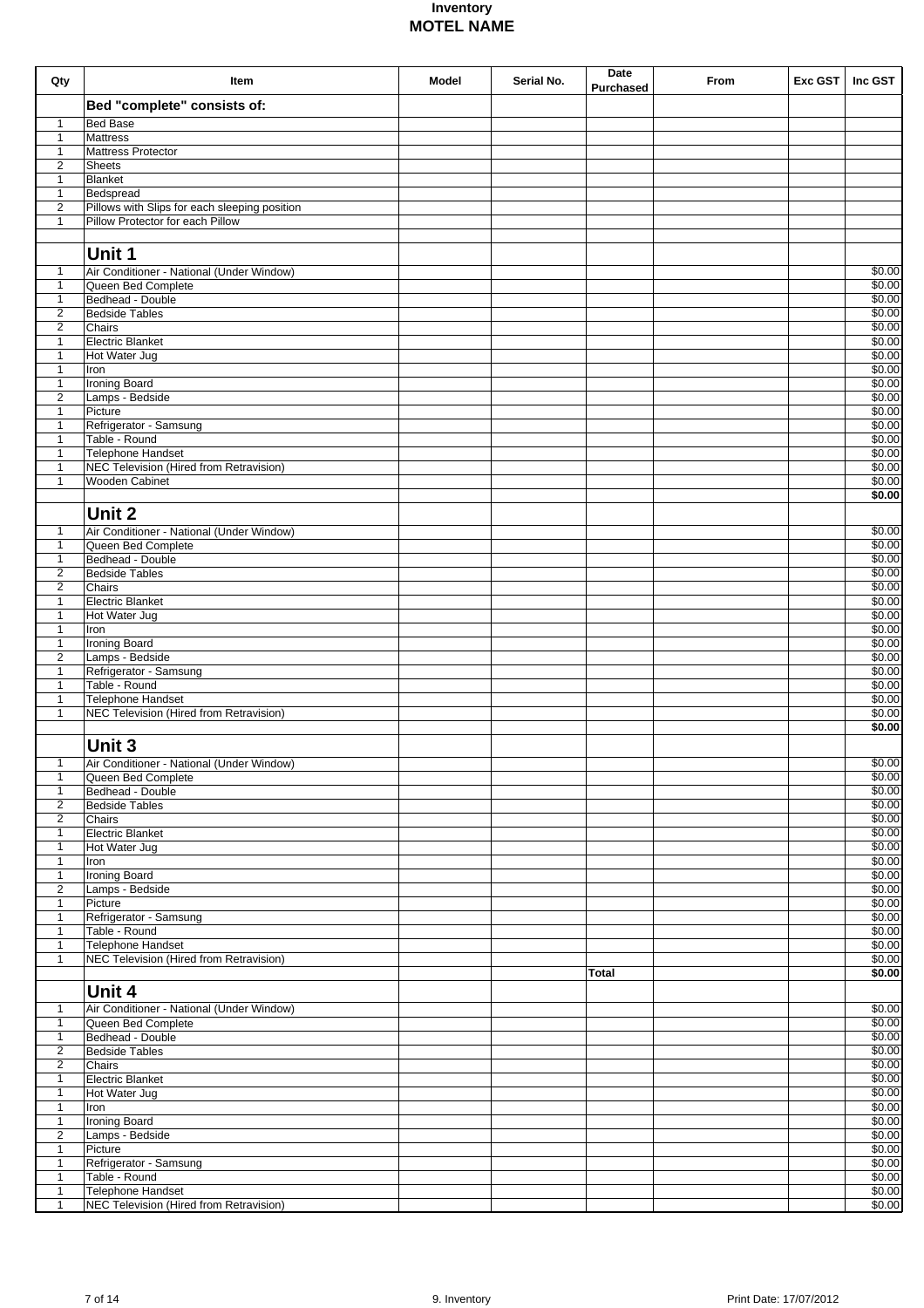| Qty                          | Item                                                             | <b>Model</b> | Serial No. | Date<br><b>Purchased</b> | From | Exc GST | Inc GST                  |
|------------------------------|------------------------------------------------------------------|--------------|------------|--------------------------|------|---------|--------------------------|
|                              |                                                                  |              |            | Total                    |      |         | \$0.00                   |
|                              | Unit 6                                                           |              |            |                          |      |         |                          |
| 1                            | Air Conditioner - National (Under Window)                        |              |            |                          |      |         | $\sqrt{$0.00}$           |
| $\mathbf{1}$                 | Queen Bed Complete<br>Bedhead - Double                           |              |            |                          |      |         | $\sqrt{$0.00}$<br>\$0.00 |
| $\mathbf{1}$<br>2            | <b>Bedside Tables</b>                                            |              |            |                          |      |         | \$0.00                   |
| $\mathbf{1}$                 | Chairs                                                           |              |            |                          |      |         | \$0.00                   |
| $\mathbf{1}$                 | <b>Electric Blanket</b>                                          |              |            |                          |      |         | \$0.00                   |
| $\mathbf{1}$                 | Vision Electronic Television                                     |              |            |                          |      |         | \$0.00                   |
|                              |                                                                  |              |            | <b>Total</b>             |      |         | \$0.00                   |
|                              | <b>Unit 6 Annex</b>                                              |              |            |                          |      |         |                          |
| 1<br>$\mathbf{1}$            | Air Conditioner - National (Under Window)<br>Single Bed Complete |              |            |                          |      |         | \$0.00<br>\$0.00         |
| $\mathbf{1}$                 | Bedhead - Single                                                 |              |            |                          |      |         | \$0.00                   |
| $\mathbf{1}$                 | <b>Bedside Tables</b>                                            |              |            |                          |      |         | \$0.00                   |
| $\overline{2}$               | Chairs                                                           |              |            |                          |      |         | \$0.00                   |
| $\mathbf{1}$<br>1            | Electric Blanket - Single Bed<br>Hot Water Jug                   |              |            |                          |      |         | \$0.00<br>\$0.00         |
| $\mathbf{1}$                 | Iron                                                             |              |            |                          |      |         | \$0.00                   |
| 1                            | Ironing Board                                                    |              |            |                          |      |         | \$0.00                   |
| $\mathbf{1}$                 | Lamps - Bedside                                                  |              |            |                          |      |         | \$0.00                   |
| 1                            | Lamps - Standard                                                 |              |            |                          |      |         | \$0.00<br>\$0.00         |
| 1<br>$\mathbf{1}$            | Daewoo Refrigerator<br>Sofa Bed                                  |              |            |                          |      |         | \$0.00                   |
| $\mathbf{1}$                 | Table - Round                                                    |              |            |                          |      |         | \$0.00                   |
| $\mathbf{1}$                 | <b>Telephone Handset</b>                                         |              |            |                          |      |         | \$0.00                   |
| $\mathbf{1}$                 | <b>NEC Television (Hired from Retravision)</b>                   |              |            |                          |      |         | \$0.00                   |
|                              |                                                                  |              |            | <b>Total</b>             |      |         | \$0.00                   |
|                              | Unit 8                                                           |              |            |                          |      |         |                          |
| 1                            | Air Conditioner - National (Under Window)<br>Queen Bed Complete  |              |            |                          |      |         | \$0.00<br>\$0.00         |
| $\mathbf{1}$<br>$\mathbf{1}$ | Bedhead - Double                                                 |              |            |                          |      |         | \$0.00                   |
| 2                            | <b>Bedside Tables</b>                                            |              |            |                          |      |         | \$0.00                   |
| $\mathbf{1}$                 | Chairs                                                           |              |            |                          |      |         | \$0.00                   |
| $\mathbf{1}$                 | <b>Electric Blanket</b>                                          |              |            |                          |      |         | \$0.00                   |
| $\mathbf{1}$                 | Panasonic Television                                             |              |            | <b>Total</b>             |      |         | \$0.00<br>\$0.00         |
|                              | <b>Unit 8 Annex</b>                                              |              |            |                          |      |         |                          |
| 1                            | Air Conditioner - National (Under Window)                        |              |            |                          |      |         | \$0.00                   |
| $\mathbf{1}$                 | Single Bed Complete                                              |              |            |                          |      |         | \$0.00                   |
| 1                            | Bedhead - Single                                                 |              |            |                          |      |         | \$0.00                   |
| $\mathbf{1}$                 | <b>Bedside Tables</b>                                            |              |            |                          |      |         | \$0.00                   |
| 2<br>1                       | Chairs<br>Electric Blanket - Single Bed                          |              |            |                          |      |         | \$0.00<br>\$0.00         |
| 1                            | Hot Water Jug                                                    |              |            |                          |      |         | \$0.00                   |
| $\mathbf{1}$                 | Iron                                                             |              |            |                          |      |         | \$0.00                   |
| 1                            | <b>Ironing Board</b>                                             |              |            |                          |      |         | \$0.00                   |
| $\mathbf{1}$                 | Lamps - Bedside                                                  |              |            |                          |      |         | \$0.00                   |
| $\mathbf{1}$<br>$\mathbf{1}$ | Lamps - Standard<br>Refrigerator - Daewoo                        |              |            |                          |      |         | \$0.00<br>\$0.00         |
| $\mathbf{1}$                 | Sofa Bed                                                         |              |            |                          |      |         | \$0.00                   |
| $\mathbf{1}$                 | Table - Round                                                    |              |            |                          |      |         | \$0.00                   |
| $\mathbf{1}$                 | Telephone Handset                                                |              |            |                          |      |         | \$0.00                   |
| $\mathbf{1}$                 | <b>NEC Television (Hired from Retravision)</b>                   |              |            | <b>Total</b>             |      |         | \$0.00<br>\$0.00         |
|                              | Unit 9                                                           |              |            |                          |      |         |                          |
|                              | Air Conditioner - National (Under Window)                        |              |            |                          |      |         | \$0.00                   |
| 1<br>$\mathbf{1}$            | Queen Bed Complete                                               |              |            |                          |      |         | \$0.00                   |
| $\mathbf{1}$                 | Bedhead - Double                                                 |              |            |                          |      |         | \$0.00                   |
| $\overline{2}$               | <b>Bedside Tables</b>                                            |              |            |                          |      |         | \$0.00                   |
| $\mathbf{1}$                 | Chairs                                                           |              |            |                          |      |         | \$0.00                   |
| $\mathbf{1}$<br>$\mathbf{1}$ | Electric Blanket<br>Hot Water Jug                                |              |            |                          |      |         | \$0.00<br>\$0.00         |
| $\mathbf{1}$                 | Iron                                                             |              |            |                          |      |         | \$0.00                   |
| $\mathbf{1}$                 | Ironing Board                                                    |              |            |                          |      |         | \$0.00                   |
| $\overline{2}$               | Lamps - Bedside                                                  |              |            |                          |      |         | \$0.00                   |
| $\mathbf{1}$                 | Luggage Rack<br>Picture                                          |              |            |                          |      |         | \$0.00<br>\$0.00         |
| $\mathbf{1}$<br>$\mathbf{1}$ | Refrigerator - NEC                                               |              |            |                          |      |         | \$0.00                   |
| $\mathbf{1}$                 | Table - Round                                                    |              |            |                          |      |         | \$0.00                   |
| $\mathbf{1}$                 | Telephone Handset                                                |              |            |                          |      |         | \$0.00                   |
| $\mathbf{1}$                 | NEC Television (Hired from Retravision)                          |              |            |                          |      |         | \$0.00                   |
|                              |                                                                  |              |            | <b>Total</b>             |      |         | \$0.00                   |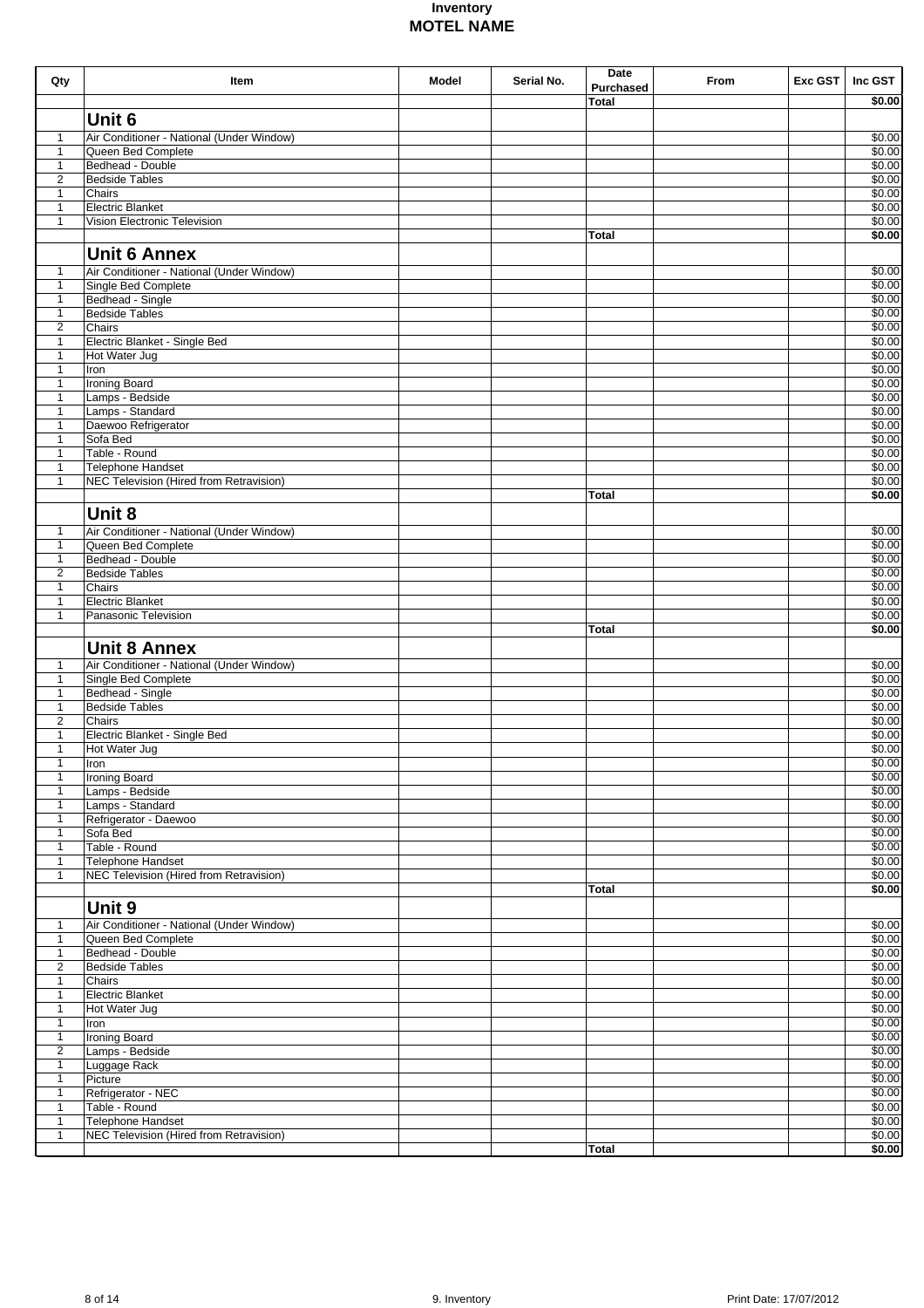| Unit 10<br>Air Conditioner - National (Under Window)<br>\$0.00<br>$\mathbf{1}$<br>Queen Bed Complete<br>\$0.00<br>$\mathbf{1}$<br>Bedhead - Double<br>\$0.00<br>$\mathbf{1}$<br>$\overline{2}$<br><b>Bedside Tables</b><br>\$0.00<br>$\overline{2}$<br>Chairs<br>\$0.00<br><b>Electric Blanket</b><br>\$0.00<br>$\mathbf{1}$<br>Hot Water Jug<br>\$0.00<br>$\mathbf{1}$<br>\$0.00<br>$\mathbf{1}$<br>Iron<br><b>Ironing Board</b><br>\$0.00<br>$\mathbf{1}$<br>$\overline{2}$<br>Lamps - Bedside<br>\$0.00<br>Picture<br>\$0.00<br>$\mathbf{1}$<br>Refrigerator - Samsung<br>\$0.00<br>$\mathbf{1}$<br>Table - Round<br>\$0.00<br>$\mathbf{1}$<br>Telephone Handset<br>\$0.00<br>$\mathbf{1}$<br>NEC Television (Hired from Retravision)<br>\$0.00<br>$\mathbf{1}$<br>\$0.00<br><b>Total</b><br>Unit 11<br>Air Conditioner - National (Under Window)<br>\$0.00<br>$\mathbf{1}$<br>Queen Bed Complete<br>\$0.00<br>$\mathbf{1}$<br>Bedhead - Double<br>\$0.00<br>$\mathbf{1}$<br><b>Bedside Tables</b><br>\$0.00<br>$\overline{2}$<br>Chairs<br>\$0.00<br>$\overline{2}$<br><b>Electric Blanket</b><br>\$0.00<br>$\mathbf{1}$<br>Hot Water Jug<br>\$0.00<br>1<br>\$0.00<br>$\mathbf{1}$<br>Iron<br><b>Ironing Board</b><br>\$0.00<br>$\mathbf{1}$<br>Lamps - Bedside<br>\$0.00<br>$\overline{2}$<br>Picture<br>\$0.00<br>$\mathbf{1}$<br>Refrigerator - Samsung *<br>\$0.00<br>$\mathbf{1}$<br>Table - Round<br>\$0.00<br>$\mathbf{1}$<br><b>Telephone Handset</b><br>\$0.00<br>$\mathbf{1}$<br>NEC Television (Hired from Retravision)<br>\$0.00<br>$\mathbf{1}$<br>\$0.00<br><b>Total</b><br>Unit 12<br>\$0.00<br>Air Conditioner - National (Under Window)<br>1<br>Queen Bed Complete<br>\$0.00<br>$\mathbf{1}$<br>Bedhead - Double<br>\$0.00<br>$\mathbf{1}$<br>$\overline{c}$<br>\$0.00<br><b>Bedside Tables</b><br>$\overline{c}$<br>\$0.00<br>Chairs<br>\$0.00<br>1<br><b>Electric Blanket</b><br>\$0.00<br>$\mathbf{1}$<br>Hot Water Jug<br>$\mathbf{1}$<br>\$0.00<br>Iron<br>\$0.00<br>$\mathbf{1}$<br><b>Ironing Board</b><br>$\overline{c}$<br>\$0.00<br>Lamps - Bedside<br>\$0.00<br>Picture<br>1<br>Refrigerator - Samsung *<br>\$0.00<br>1<br>Table - Round<br>\$0.00<br>$\mathbf{1}$<br>$\mathbf{1}$<br>Telephone Handset<br>\$0.00<br>NEC Television (Hired from Retravision)<br>\$0.00<br>$\mathbf{1}$<br>\$0.00<br>Total<br>Unit 14<br>Air Conditioner - National (Under Window)<br>\$0.00<br>$\mathbf{1}$<br>\$0.00<br>$\mathbf{1}$<br>Queen Bed Complete<br>\$0.00<br>$\mathbf{1}$<br>Bedhead - Double<br>\$0.00<br>2<br><b>Bedside Tables</b><br>$\overline{2}$<br>Chairs<br>\$0.00<br><b>Electric Blanket</b><br>\$0.00<br>$\mathbf{1}$<br>Television (Owned by Airlie House) *<br>\$0.00<br>$\mathbf{1}$<br>\$0.00<br>Total | Qty | Item | Model | Serial No. | Date<br><b>Purchased</b> | From | Exc GST | Inc GST |
|---------------------------------------------------------------------------------------------------------------------------------------------------------------------------------------------------------------------------------------------------------------------------------------------------------------------------------------------------------------------------------------------------------------------------------------------------------------------------------------------------------------------------------------------------------------------------------------------------------------------------------------------------------------------------------------------------------------------------------------------------------------------------------------------------------------------------------------------------------------------------------------------------------------------------------------------------------------------------------------------------------------------------------------------------------------------------------------------------------------------------------------------------------------------------------------------------------------------------------------------------------------------------------------------------------------------------------------------------------------------------------------------------------------------------------------------------------------------------------------------------------------------------------------------------------------------------------------------------------------------------------------------------------------------------------------------------------------------------------------------------------------------------------------------------------------------------------------------------------------------------------------------------------------------------------------------------------------------------------------------------------------------------------------------------------------------------------------------------------------------------------------------------------------------------------------------------------------------------------------------------------------------------------------------------------------------------------------------------------------------------------------------------------------------------------------------------------------------------------------------------------------------------------------------------------------------------------------------------------------------------------------------------------------------------------------------------------------------------------------------------|-----|------|-------|------------|--------------------------|------|---------|---------|
|                                                                                                                                                                                                                                                                                                                                                                                                                                                                                                                                                                                                                                                                                                                                                                                                                                                                                                                                                                                                                                                                                                                                                                                                                                                                                                                                                                                                                                                                                                                                                                                                                                                                                                                                                                                                                                                                                                                                                                                                                                                                                                                                                                                                                                                                                                                                                                                                                                                                                                                                                                                                                                                                                                                                                   |     |      |       |            |                          |      |         |         |
|                                                                                                                                                                                                                                                                                                                                                                                                                                                                                                                                                                                                                                                                                                                                                                                                                                                                                                                                                                                                                                                                                                                                                                                                                                                                                                                                                                                                                                                                                                                                                                                                                                                                                                                                                                                                                                                                                                                                                                                                                                                                                                                                                                                                                                                                                                                                                                                                                                                                                                                                                                                                                                                                                                                                                   |     |      |       |            |                          |      |         |         |
|                                                                                                                                                                                                                                                                                                                                                                                                                                                                                                                                                                                                                                                                                                                                                                                                                                                                                                                                                                                                                                                                                                                                                                                                                                                                                                                                                                                                                                                                                                                                                                                                                                                                                                                                                                                                                                                                                                                                                                                                                                                                                                                                                                                                                                                                                                                                                                                                                                                                                                                                                                                                                                                                                                                                                   |     |      |       |            |                          |      |         |         |
|                                                                                                                                                                                                                                                                                                                                                                                                                                                                                                                                                                                                                                                                                                                                                                                                                                                                                                                                                                                                                                                                                                                                                                                                                                                                                                                                                                                                                                                                                                                                                                                                                                                                                                                                                                                                                                                                                                                                                                                                                                                                                                                                                                                                                                                                                                                                                                                                                                                                                                                                                                                                                                                                                                                                                   |     |      |       |            |                          |      |         |         |
|                                                                                                                                                                                                                                                                                                                                                                                                                                                                                                                                                                                                                                                                                                                                                                                                                                                                                                                                                                                                                                                                                                                                                                                                                                                                                                                                                                                                                                                                                                                                                                                                                                                                                                                                                                                                                                                                                                                                                                                                                                                                                                                                                                                                                                                                                                                                                                                                                                                                                                                                                                                                                                                                                                                                                   |     |      |       |            |                          |      |         |         |
|                                                                                                                                                                                                                                                                                                                                                                                                                                                                                                                                                                                                                                                                                                                                                                                                                                                                                                                                                                                                                                                                                                                                                                                                                                                                                                                                                                                                                                                                                                                                                                                                                                                                                                                                                                                                                                                                                                                                                                                                                                                                                                                                                                                                                                                                                                                                                                                                                                                                                                                                                                                                                                                                                                                                                   |     |      |       |            |                          |      |         |         |
|                                                                                                                                                                                                                                                                                                                                                                                                                                                                                                                                                                                                                                                                                                                                                                                                                                                                                                                                                                                                                                                                                                                                                                                                                                                                                                                                                                                                                                                                                                                                                                                                                                                                                                                                                                                                                                                                                                                                                                                                                                                                                                                                                                                                                                                                                                                                                                                                                                                                                                                                                                                                                                                                                                                                                   |     |      |       |            |                          |      |         |         |
|                                                                                                                                                                                                                                                                                                                                                                                                                                                                                                                                                                                                                                                                                                                                                                                                                                                                                                                                                                                                                                                                                                                                                                                                                                                                                                                                                                                                                                                                                                                                                                                                                                                                                                                                                                                                                                                                                                                                                                                                                                                                                                                                                                                                                                                                                                                                                                                                                                                                                                                                                                                                                                                                                                                                                   |     |      |       |            |                          |      |         |         |
|                                                                                                                                                                                                                                                                                                                                                                                                                                                                                                                                                                                                                                                                                                                                                                                                                                                                                                                                                                                                                                                                                                                                                                                                                                                                                                                                                                                                                                                                                                                                                                                                                                                                                                                                                                                                                                                                                                                                                                                                                                                                                                                                                                                                                                                                                                                                                                                                                                                                                                                                                                                                                                                                                                                                                   |     |      |       |            |                          |      |         |         |
|                                                                                                                                                                                                                                                                                                                                                                                                                                                                                                                                                                                                                                                                                                                                                                                                                                                                                                                                                                                                                                                                                                                                                                                                                                                                                                                                                                                                                                                                                                                                                                                                                                                                                                                                                                                                                                                                                                                                                                                                                                                                                                                                                                                                                                                                                                                                                                                                                                                                                                                                                                                                                                                                                                                                                   |     |      |       |            |                          |      |         |         |
|                                                                                                                                                                                                                                                                                                                                                                                                                                                                                                                                                                                                                                                                                                                                                                                                                                                                                                                                                                                                                                                                                                                                                                                                                                                                                                                                                                                                                                                                                                                                                                                                                                                                                                                                                                                                                                                                                                                                                                                                                                                                                                                                                                                                                                                                                                                                                                                                                                                                                                                                                                                                                                                                                                                                                   |     |      |       |            |                          |      |         |         |
|                                                                                                                                                                                                                                                                                                                                                                                                                                                                                                                                                                                                                                                                                                                                                                                                                                                                                                                                                                                                                                                                                                                                                                                                                                                                                                                                                                                                                                                                                                                                                                                                                                                                                                                                                                                                                                                                                                                                                                                                                                                                                                                                                                                                                                                                                                                                                                                                                                                                                                                                                                                                                                                                                                                                                   |     |      |       |            |                          |      |         |         |
|                                                                                                                                                                                                                                                                                                                                                                                                                                                                                                                                                                                                                                                                                                                                                                                                                                                                                                                                                                                                                                                                                                                                                                                                                                                                                                                                                                                                                                                                                                                                                                                                                                                                                                                                                                                                                                                                                                                                                                                                                                                                                                                                                                                                                                                                                                                                                                                                                                                                                                                                                                                                                                                                                                                                                   |     |      |       |            |                          |      |         |         |
|                                                                                                                                                                                                                                                                                                                                                                                                                                                                                                                                                                                                                                                                                                                                                                                                                                                                                                                                                                                                                                                                                                                                                                                                                                                                                                                                                                                                                                                                                                                                                                                                                                                                                                                                                                                                                                                                                                                                                                                                                                                                                                                                                                                                                                                                                                                                                                                                                                                                                                                                                                                                                                                                                                                                                   |     |      |       |            |                          |      |         |         |
|                                                                                                                                                                                                                                                                                                                                                                                                                                                                                                                                                                                                                                                                                                                                                                                                                                                                                                                                                                                                                                                                                                                                                                                                                                                                                                                                                                                                                                                                                                                                                                                                                                                                                                                                                                                                                                                                                                                                                                                                                                                                                                                                                                                                                                                                                                                                                                                                                                                                                                                                                                                                                                                                                                                                                   |     |      |       |            |                          |      |         |         |
|                                                                                                                                                                                                                                                                                                                                                                                                                                                                                                                                                                                                                                                                                                                                                                                                                                                                                                                                                                                                                                                                                                                                                                                                                                                                                                                                                                                                                                                                                                                                                                                                                                                                                                                                                                                                                                                                                                                                                                                                                                                                                                                                                                                                                                                                                                                                                                                                                                                                                                                                                                                                                                                                                                                                                   |     |      |       |            |                          |      |         |         |
|                                                                                                                                                                                                                                                                                                                                                                                                                                                                                                                                                                                                                                                                                                                                                                                                                                                                                                                                                                                                                                                                                                                                                                                                                                                                                                                                                                                                                                                                                                                                                                                                                                                                                                                                                                                                                                                                                                                                                                                                                                                                                                                                                                                                                                                                                                                                                                                                                                                                                                                                                                                                                                                                                                                                                   |     |      |       |            |                          |      |         |         |
|                                                                                                                                                                                                                                                                                                                                                                                                                                                                                                                                                                                                                                                                                                                                                                                                                                                                                                                                                                                                                                                                                                                                                                                                                                                                                                                                                                                                                                                                                                                                                                                                                                                                                                                                                                                                                                                                                                                                                                                                                                                                                                                                                                                                                                                                                                                                                                                                                                                                                                                                                                                                                                                                                                                                                   |     |      |       |            |                          |      |         |         |
|                                                                                                                                                                                                                                                                                                                                                                                                                                                                                                                                                                                                                                                                                                                                                                                                                                                                                                                                                                                                                                                                                                                                                                                                                                                                                                                                                                                                                                                                                                                                                                                                                                                                                                                                                                                                                                                                                                                                                                                                                                                                                                                                                                                                                                                                                                                                                                                                                                                                                                                                                                                                                                                                                                                                                   |     |      |       |            |                          |      |         |         |
|                                                                                                                                                                                                                                                                                                                                                                                                                                                                                                                                                                                                                                                                                                                                                                                                                                                                                                                                                                                                                                                                                                                                                                                                                                                                                                                                                                                                                                                                                                                                                                                                                                                                                                                                                                                                                                                                                                                                                                                                                                                                                                                                                                                                                                                                                                                                                                                                                                                                                                                                                                                                                                                                                                                                                   |     |      |       |            |                          |      |         |         |
|                                                                                                                                                                                                                                                                                                                                                                                                                                                                                                                                                                                                                                                                                                                                                                                                                                                                                                                                                                                                                                                                                                                                                                                                                                                                                                                                                                                                                                                                                                                                                                                                                                                                                                                                                                                                                                                                                                                                                                                                                                                                                                                                                                                                                                                                                                                                                                                                                                                                                                                                                                                                                                                                                                                                                   |     |      |       |            |                          |      |         |         |
|                                                                                                                                                                                                                                                                                                                                                                                                                                                                                                                                                                                                                                                                                                                                                                                                                                                                                                                                                                                                                                                                                                                                                                                                                                                                                                                                                                                                                                                                                                                                                                                                                                                                                                                                                                                                                                                                                                                                                                                                                                                                                                                                                                                                                                                                                                                                                                                                                                                                                                                                                                                                                                                                                                                                                   |     |      |       |            |                          |      |         |         |
|                                                                                                                                                                                                                                                                                                                                                                                                                                                                                                                                                                                                                                                                                                                                                                                                                                                                                                                                                                                                                                                                                                                                                                                                                                                                                                                                                                                                                                                                                                                                                                                                                                                                                                                                                                                                                                                                                                                                                                                                                                                                                                                                                                                                                                                                                                                                                                                                                                                                                                                                                                                                                                                                                                                                                   |     |      |       |            |                          |      |         |         |
|                                                                                                                                                                                                                                                                                                                                                                                                                                                                                                                                                                                                                                                                                                                                                                                                                                                                                                                                                                                                                                                                                                                                                                                                                                                                                                                                                                                                                                                                                                                                                                                                                                                                                                                                                                                                                                                                                                                                                                                                                                                                                                                                                                                                                                                                                                                                                                                                                                                                                                                                                                                                                                                                                                                                                   |     |      |       |            |                          |      |         |         |
|                                                                                                                                                                                                                                                                                                                                                                                                                                                                                                                                                                                                                                                                                                                                                                                                                                                                                                                                                                                                                                                                                                                                                                                                                                                                                                                                                                                                                                                                                                                                                                                                                                                                                                                                                                                                                                                                                                                                                                                                                                                                                                                                                                                                                                                                                                                                                                                                                                                                                                                                                                                                                                                                                                                                                   |     |      |       |            |                          |      |         |         |
|                                                                                                                                                                                                                                                                                                                                                                                                                                                                                                                                                                                                                                                                                                                                                                                                                                                                                                                                                                                                                                                                                                                                                                                                                                                                                                                                                                                                                                                                                                                                                                                                                                                                                                                                                                                                                                                                                                                                                                                                                                                                                                                                                                                                                                                                                                                                                                                                                                                                                                                                                                                                                                                                                                                                                   |     |      |       |            |                          |      |         |         |
|                                                                                                                                                                                                                                                                                                                                                                                                                                                                                                                                                                                                                                                                                                                                                                                                                                                                                                                                                                                                                                                                                                                                                                                                                                                                                                                                                                                                                                                                                                                                                                                                                                                                                                                                                                                                                                                                                                                                                                                                                                                                                                                                                                                                                                                                                                                                                                                                                                                                                                                                                                                                                                                                                                                                                   |     |      |       |            |                          |      |         |         |
|                                                                                                                                                                                                                                                                                                                                                                                                                                                                                                                                                                                                                                                                                                                                                                                                                                                                                                                                                                                                                                                                                                                                                                                                                                                                                                                                                                                                                                                                                                                                                                                                                                                                                                                                                                                                                                                                                                                                                                                                                                                                                                                                                                                                                                                                                                                                                                                                                                                                                                                                                                                                                                                                                                                                                   |     |      |       |            |                          |      |         |         |
|                                                                                                                                                                                                                                                                                                                                                                                                                                                                                                                                                                                                                                                                                                                                                                                                                                                                                                                                                                                                                                                                                                                                                                                                                                                                                                                                                                                                                                                                                                                                                                                                                                                                                                                                                                                                                                                                                                                                                                                                                                                                                                                                                                                                                                                                                                                                                                                                                                                                                                                                                                                                                                                                                                                                                   |     |      |       |            |                          |      |         |         |
|                                                                                                                                                                                                                                                                                                                                                                                                                                                                                                                                                                                                                                                                                                                                                                                                                                                                                                                                                                                                                                                                                                                                                                                                                                                                                                                                                                                                                                                                                                                                                                                                                                                                                                                                                                                                                                                                                                                                                                                                                                                                                                                                                                                                                                                                                                                                                                                                                                                                                                                                                                                                                                                                                                                                                   |     |      |       |            |                          |      |         |         |
|                                                                                                                                                                                                                                                                                                                                                                                                                                                                                                                                                                                                                                                                                                                                                                                                                                                                                                                                                                                                                                                                                                                                                                                                                                                                                                                                                                                                                                                                                                                                                                                                                                                                                                                                                                                                                                                                                                                                                                                                                                                                                                                                                                                                                                                                                                                                                                                                                                                                                                                                                                                                                                                                                                                                                   |     |      |       |            |                          |      |         |         |
|                                                                                                                                                                                                                                                                                                                                                                                                                                                                                                                                                                                                                                                                                                                                                                                                                                                                                                                                                                                                                                                                                                                                                                                                                                                                                                                                                                                                                                                                                                                                                                                                                                                                                                                                                                                                                                                                                                                                                                                                                                                                                                                                                                                                                                                                                                                                                                                                                                                                                                                                                                                                                                                                                                                                                   |     |      |       |            |                          |      |         |         |
|                                                                                                                                                                                                                                                                                                                                                                                                                                                                                                                                                                                                                                                                                                                                                                                                                                                                                                                                                                                                                                                                                                                                                                                                                                                                                                                                                                                                                                                                                                                                                                                                                                                                                                                                                                                                                                                                                                                                                                                                                                                                                                                                                                                                                                                                                                                                                                                                                                                                                                                                                                                                                                                                                                                                                   |     |      |       |            |                          |      |         |         |
|                                                                                                                                                                                                                                                                                                                                                                                                                                                                                                                                                                                                                                                                                                                                                                                                                                                                                                                                                                                                                                                                                                                                                                                                                                                                                                                                                                                                                                                                                                                                                                                                                                                                                                                                                                                                                                                                                                                                                                                                                                                                                                                                                                                                                                                                                                                                                                                                                                                                                                                                                                                                                                                                                                                                                   |     |      |       |            |                          |      |         |         |
|                                                                                                                                                                                                                                                                                                                                                                                                                                                                                                                                                                                                                                                                                                                                                                                                                                                                                                                                                                                                                                                                                                                                                                                                                                                                                                                                                                                                                                                                                                                                                                                                                                                                                                                                                                                                                                                                                                                                                                                                                                                                                                                                                                                                                                                                                                                                                                                                                                                                                                                                                                                                                                                                                                                                                   |     |      |       |            |                          |      |         |         |
|                                                                                                                                                                                                                                                                                                                                                                                                                                                                                                                                                                                                                                                                                                                                                                                                                                                                                                                                                                                                                                                                                                                                                                                                                                                                                                                                                                                                                                                                                                                                                                                                                                                                                                                                                                                                                                                                                                                                                                                                                                                                                                                                                                                                                                                                                                                                                                                                                                                                                                                                                                                                                                                                                                                                                   |     |      |       |            |                          |      |         |         |
|                                                                                                                                                                                                                                                                                                                                                                                                                                                                                                                                                                                                                                                                                                                                                                                                                                                                                                                                                                                                                                                                                                                                                                                                                                                                                                                                                                                                                                                                                                                                                                                                                                                                                                                                                                                                                                                                                                                                                                                                                                                                                                                                                                                                                                                                                                                                                                                                                                                                                                                                                                                                                                                                                                                                                   |     |      |       |            |                          |      |         |         |
|                                                                                                                                                                                                                                                                                                                                                                                                                                                                                                                                                                                                                                                                                                                                                                                                                                                                                                                                                                                                                                                                                                                                                                                                                                                                                                                                                                                                                                                                                                                                                                                                                                                                                                                                                                                                                                                                                                                                                                                                                                                                                                                                                                                                                                                                                                                                                                                                                                                                                                                                                                                                                                                                                                                                                   |     |      |       |            |                          |      |         |         |
|                                                                                                                                                                                                                                                                                                                                                                                                                                                                                                                                                                                                                                                                                                                                                                                                                                                                                                                                                                                                                                                                                                                                                                                                                                                                                                                                                                                                                                                                                                                                                                                                                                                                                                                                                                                                                                                                                                                                                                                                                                                                                                                                                                                                                                                                                                                                                                                                                                                                                                                                                                                                                                                                                                                                                   |     |      |       |            |                          |      |         |         |
|                                                                                                                                                                                                                                                                                                                                                                                                                                                                                                                                                                                                                                                                                                                                                                                                                                                                                                                                                                                                                                                                                                                                                                                                                                                                                                                                                                                                                                                                                                                                                                                                                                                                                                                                                                                                                                                                                                                                                                                                                                                                                                                                                                                                                                                                                                                                                                                                                                                                                                                                                                                                                                                                                                                                                   |     |      |       |            |                          |      |         |         |
|                                                                                                                                                                                                                                                                                                                                                                                                                                                                                                                                                                                                                                                                                                                                                                                                                                                                                                                                                                                                                                                                                                                                                                                                                                                                                                                                                                                                                                                                                                                                                                                                                                                                                                                                                                                                                                                                                                                                                                                                                                                                                                                                                                                                                                                                                                                                                                                                                                                                                                                                                                                                                                                                                                                                                   |     |      |       |            |                          |      |         |         |
|                                                                                                                                                                                                                                                                                                                                                                                                                                                                                                                                                                                                                                                                                                                                                                                                                                                                                                                                                                                                                                                                                                                                                                                                                                                                                                                                                                                                                                                                                                                                                                                                                                                                                                                                                                                                                                                                                                                                                                                                                                                                                                                                                                                                                                                                                                                                                                                                                                                                                                                                                                                                                                                                                                                                                   |     |      |       |            |                          |      |         |         |
|                                                                                                                                                                                                                                                                                                                                                                                                                                                                                                                                                                                                                                                                                                                                                                                                                                                                                                                                                                                                                                                                                                                                                                                                                                                                                                                                                                                                                                                                                                                                                                                                                                                                                                                                                                                                                                                                                                                                                                                                                                                                                                                                                                                                                                                                                                                                                                                                                                                                                                                                                                                                                                                                                                                                                   |     |      |       |            |                          |      |         |         |
|                                                                                                                                                                                                                                                                                                                                                                                                                                                                                                                                                                                                                                                                                                                                                                                                                                                                                                                                                                                                                                                                                                                                                                                                                                                                                                                                                                                                                                                                                                                                                                                                                                                                                                                                                                                                                                                                                                                                                                                                                                                                                                                                                                                                                                                                                                                                                                                                                                                                                                                                                                                                                                                                                                                                                   |     |      |       |            |                          |      |         |         |
|                                                                                                                                                                                                                                                                                                                                                                                                                                                                                                                                                                                                                                                                                                                                                                                                                                                                                                                                                                                                                                                                                                                                                                                                                                                                                                                                                                                                                                                                                                                                                                                                                                                                                                                                                                                                                                                                                                                                                                                                                                                                                                                                                                                                                                                                                                                                                                                                                                                                                                                                                                                                                                                                                                                                                   |     |      |       |            |                          |      |         |         |
|                                                                                                                                                                                                                                                                                                                                                                                                                                                                                                                                                                                                                                                                                                                                                                                                                                                                                                                                                                                                                                                                                                                                                                                                                                                                                                                                                                                                                                                                                                                                                                                                                                                                                                                                                                                                                                                                                                                                                                                                                                                                                                                                                                                                                                                                                                                                                                                                                                                                                                                                                                                                                                                                                                                                                   |     |      |       |            |                          |      |         |         |
|                                                                                                                                                                                                                                                                                                                                                                                                                                                                                                                                                                                                                                                                                                                                                                                                                                                                                                                                                                                                                                                                                                                                                                                                                                                                                                                                                                                                                                                                                                                                                                                                                                                                                                                                                                                                                                                                                                                                                                                                                                                                                                                                                                                                                                                                                                                                                                                                                                                                                                                                                                                                                                                                                                                                                   |     |      |       |            |                          |      |         |         |
|                                                                                                                                                                                                                                                                                                                                                                                                                                                                                                                                                                                                                                                                                                                                                                                                                                                                                                                                                                                                                                                                                                                                                                                                                                                                                                                                                                                                                                                                                                                                                                                                                                                                                                                                                                                                                                                                                                                                                                                                                                                                                                                                                                                                                                                                                                                                                                                                                                                                                                                                                                                                                                                                                                                                                   |     |      |       |            |                          |      |         |         |
|                                                                                                                                                                                                                                                                                                                                                                                                                                                                                                                                                                                                                                                                                                                                                                                                                                                                                                                                                                                                                                                                                                                                                                                                                                                                                                                                                                                                                                                                                                                                                                                                                                                                                                                                                                                                                                                                                                                                                                                                                                                                                                                                                                                                                                                                                                                                                                                                                                                                                                                                                                                                                                                                                                                                                   |     |      |       |            |                          |      |         |         |
|                                                                                                                                                                                                                                                                                                                                                                                                                                                                                                                                                                                                                                                                                                                                                                                                                                                                                                                                                                                                                                                                                                                                                                                                                                                                                                                                                                                                                                                                                                                                                                                                                                                                                                                                                                                                                                                                                                                                                                                                                                                                                                                                                                                                                                                                                                                                                                                                                                                                                                                                                                                                                                                                                                                                                   |     |      |       |            |                          |      |         |         |
|                                                                                                                                                                                                                                                                                                                                                                                                                                                                                                                                                                                                                                                                                                                                                                                                                                                                                                                                                                                                                                                                                                                                                                                                                                                                                                                                                                                                                                                                                                                                                                                                                                                                                                                                                                                                                                                                                                                                                                                                                                                                                                                                                                                                                                                                                                                                                                                                                                                                                                                                                                                                                                                                                                                                                   |     |      |       |            |                          |      |         |         |
|                                                                                                                                                                                                                                                                                                                                                                                                                                                                                                                                                                                                                                                                                                                                                                                                                                                                                                                                                                                                                                                                                                                                                                                                                                                                                                                                                                                                                                                                                                                                                                                                                                                                                                                                                                                                                                                                                                                                                                                                                                                                                                                                                                                                                                                                                                                                                                                                                                                                                                                                                                                                                                                                                                                                                   |     |      |       |            |                          |      |         |         |
|                                                                                                                                                                                                                                                                                                                                                                                                                                                                                                                                                                                                                                                                                                                                                                                                                                                                                                                                                                                                                                                                                                                                                                                                                                                                                                                                                                                                                                                                                                                                                                                                                                                                                                                                                                                                                                                                                                                                                                                                                                                                                                                                                                                                                                                                                                                                                                                                                                                                                                                                                                                                                                                                                                                                                   |     |      |       |            |                          |      |         |         |
|                                                                                                                                                                                                                                                                                                                                                                                                                                                                                                                                                                                                                                                                                                                                                                                                                                                                                                                                                                                                                                                                                                                                                                                                                                                                                                                                                                                                                                                                                                                                                                                                                                                                                                                                                                                                                                                                                                                                                                                                                                                                                                                                                                                                                                                                                                                                                                                                                                                                                                                                                                                                                                                                                                                                                   |     |      |       |            |                          |      |         |         |
|                                                                                                                                                                                                                                                                                                                                                                                                                                                                                                                                                                                                                                                                                                                                                                                                                                                                                                                                                                                                                                                                                                                                                                                                                                                                                                                                                                                                                                                                                                                                                                                                                                                                                                                                                                                                                                                                                                                                                                                                                                                                                                                                                                                                                                                                                                                                                                                                                                                                                                                                                                                                                                                                                                                                                   |     |      |       |            |                          |      |         |         |
|                                                                                                                                                                                                                                                                                                                                                                                                                                                                                                                                                                                                                                                                                                                                                                                                                                                                                                                                                                                                                                                                                                                                                                                                                                                                                                                                                                                                                                                                                                                                                                                                                                                                                                                                                                                                                                                                                                                                                                                                                                                                                                                                                                                                                                                                                                                                                                                                                                                                                                                                                                                                                                                                                                                                                   |     |      |       |            |                          |      |         |         |
|                                                                                                                                                                                                                                                                                                                                                                                                                                                                                                                                                                                                                                                                                                                                                                                                                                                                                                                                                                                                                                                                                                                                                                                                                                                                                                                                                                                                                                                                                                                                                                                                                                                                                                                                                                                                                                                                                                                                                                                                                                                                                                                                                                                                                                                                                                                                                                                                                                                                                                                                                                                                                                                                                                                                                   |     |      |       |            |                          |      |         |         |
|                                                                                                                                                                                                                                                                                                                                                                                                                                                                                                                                                                                                                                                                                                                                                                                                                                                                                                                                                                                                                                                                                                                                                                                                                                                                                                                                                                                                                                                                                                                                                                                                                                                                                                                                                                                                                                                                                                                                                                                                                                                                                                                                                                                                                                                                                                                                                                                                                                                                                                                                                                                                                                                                                                                                                   |     |      |       |            |                          |      |         |         |
|                                                                                                                                                                                                                                                                                                                                                                                                                                                                                                                                                                                                                                                                                                                                                                                                                                                                                                                                                                                                                                                                                                                                                                                                                                                                                                                                                                                                                                                                                                                                                                                                                                                                                                                                                                                                                                                                                                                                                                                                                                                                                                                                                                                                                                                                                                                                                                                                                                                                                                                                                                                                                                                                                                                                                   |     |      |       |            |                          |      |         |         |
|                                                                                                                                                                                                                                                                                                                                                                                                                                                                                                                                                                                                                                                                                                                                                                                                                                                                                                                                                                                                                                                                                                                                                                                                                                                                                                                                                                                                                                                                                                                                                                                                                                                                                                                                                                                                                                                                                                                                                                                                                                                                                                                                                                                                                                                                                                                                                                                                                                                                                                                                                                                                                                                                                                                                                   |     |      |       |            |                          |      |         |         |
|                                                                                                                                                                                                                                                                                                                                                                                                                                                                                                                                                                                                                                                                                                                                                                                                                                                                                                                                                                                                                                                                                                                                                                                                                                                                                                                                                                                                                                                                                                                                                                                                                                                                                                                                                                                                                                                                                                                                                                                                                                                                                                                                                                                                                                                                                                                                                                                                                                                                                                                                                                                                                                                                                                                                                   |     |      |       |            |                          |      |         |         |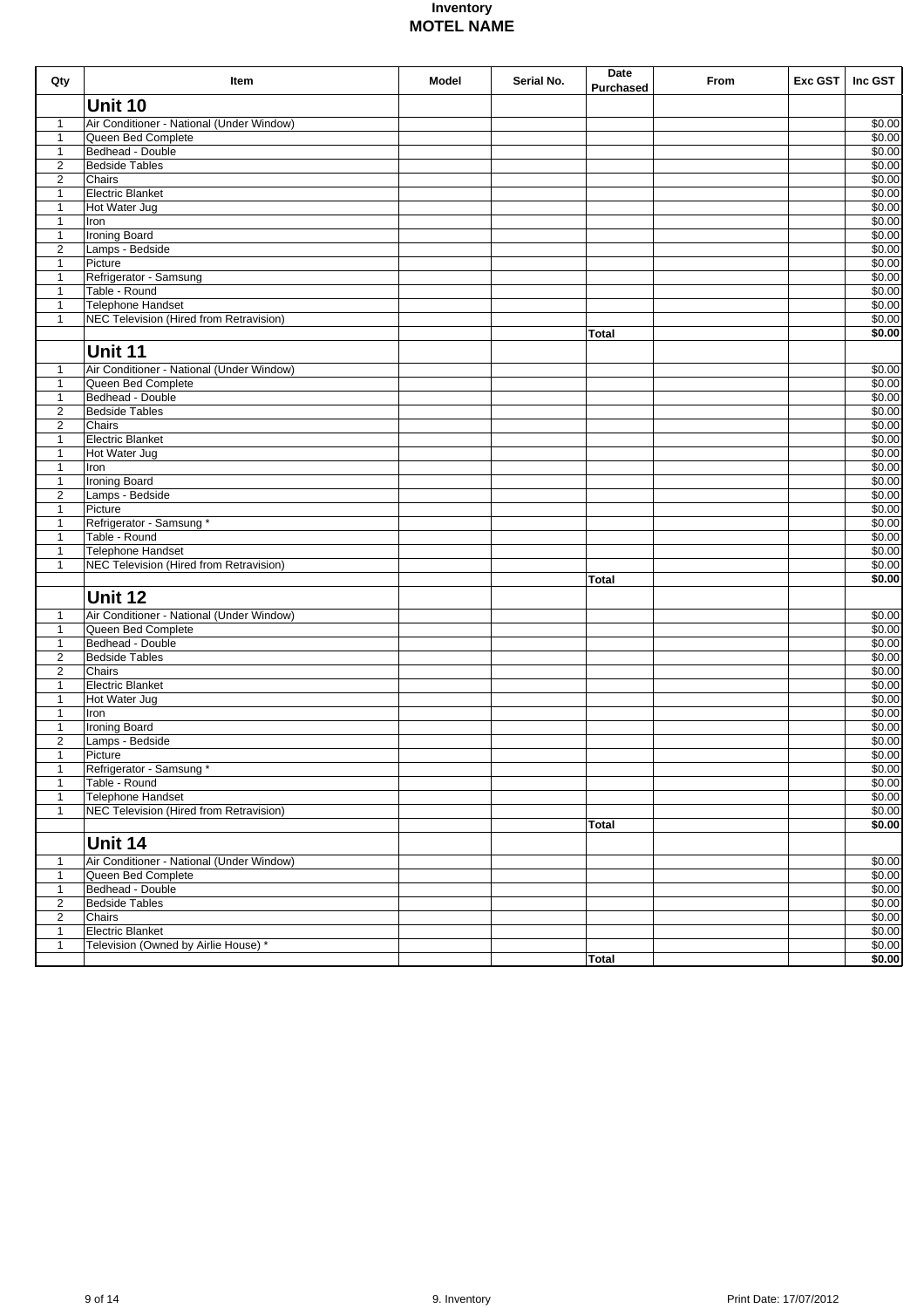| Qty                              | Item                                                                | Model | Serial No. | Date<br>Purchased | From | Exc GST | Inc GST          |
|----------------------------------|---------------------------------------------------------------------|-------|------------|-------------------|------|---------|------------------|
|                                  | <b>Unit 14 Annex</b>                                                |       |            |                   |      |         |                  |
| $\mathbf{1}$                     | Air Conditioner - National (Under Window)                           |       |            |                   |      |         | \$0.00           |
| $\mathbf{1}$                     | Single Bed Complete                                                 |       |            |                   |      |         | \$0.00           |
| $\mathbf{1}$<br>$\mathbf{1}$     | Bedhead - Single<br><b>Bedside Tables</b>                           |       |            |                   |      |         | \$0.00<br>\$0.00 |
| 2                                | Chairs                                                              |       |            |                   |      |         | \$0.00           |
| $\mathbf{1}$                     | Electric Blanket - Single Bed                                       |       |            |                   |      |         | \$0.00           |
| $\mathbf{1}$                     | Hot Water Jug                                                       |       |            |                   |      |         | \$0.00           |
| $\mathbf{1}$                     | Iron                                                                |       |            |                   |      |         | \$0.00           |
| $\mathbf{1}$                     | <b>Ironing Board</b>                                                |       |            |                   |      |         | \$0.00<br>\$0.00 |
| $\mathbf{1}$<br>2                | Lamp - Large<br>Lamps - Bedside                                     |       |            |                   |      |         | \$0.00           |
| $\mathbf{1}$                     | Lamps - Standard                                                    |       |            |                   |      |         | \$0.00           |
| $\mathbf{1}$                     | Refrigerator - Daewoo*                                              |       |            |                   |      |         | \$0.00           |
| $\mathbf{1}$                     | Sofa Bed                                                            |       |            |                   |      |         | \$0.00           |
| $\mathbf{1}$                     | Table - Round                                                       |       |            |                   |      |         | \$0.00           |
| $\mathbf{1}$<br>$\mathbf{1}$     | Telephone Handset<br>NEC Television (Hired from Retravision)        |       |            |                   |      |         | \$0.00<br>\$0.00 |
|                                  |                                                                     |       |            | <b>Total</b>      |      |         | \$0.00           |
|                                  | Unit 15                                                             |       |            |                   |      |         |                  |
| $\mathbf{1}$                     | Air Conditioner - National (Under Window)                           |       |            |                   |      |         | \$0.00           |
| $\mathbf{1}$                     | Queen Bed Complete                                                  |       |            |                   |      |         | \$0.00           |
| $\mathbf{1}$                     | Bedhead - Double                                                    |       |            |                   |      |         | \$0.00           |
| $\overline{2}$<br>$\overline{2}$ | <b>Bedside Tables</b><br>Chairs                                     |       |            |                   |      |         | \$0.00<br>\$0.00 |
| $\mathbf{1}$                     | <b>Electric Blanket</b>                                             |       |            |                   |      |         | \$0.00           |
| $\mathbf{1}$                     | Hot Water Jug                                                       |       |            |                   |      |         | \$0.00           |
| $\mathbf{1}$                     | Iron                                                                |       |            |                   |      |         | \$0.00           |
| $\mathbf{1}$                     | <b>Ironing Board</b>                                                |       |            |                   |      |         | \$0.00           |
| $\overline{2}$                   | Lamps - Bedside<br>Picture                                          |       |            |                   |      |         | \$0.00<br>\$0.00 |
| $\mathbf{1}$<br>$\mathbf{1}$     | Refrigerator - Samsung *                                            |       |            |                   |      |         | \$0.00           |
| $\mathbf{1}$                     | Table - Round                                                       |       |            |                   |      |         | \$0.00           |
| $\mathbf{1}$                     | <b>Telephone Handset</b>                                            |       |            |                   |      |         | \$0.00           |
| $\mathbf{1}$                     | <b>NEC Television (Hired from Retravision)</b>                      |       |            |                   |      |         | \$0.00           |
|                                  |                                                                     |       |            | <b>Total</b>      |      |         | \$0.00           |
|                                  | Unit 16                                                             |       |            |                   |      |         |                  |
| $\mathbf{1}$                     | Air Conditioner - National (Under Window)                           |       |            |                   |      |         | \$0.00           |
| $\mathbf{1}$<br>$\mathbf{1}$     | Queen Bed Complete<br>Bedhead - Double                              |       |            |                   |      |         | \$0.00<br>\$0.00 |
| $\overline{c}$                   | <b>Bedside Tables</b>                                               |       |            |                   |      |         | \$0.00           |
| $\overline{2}$                   | Chairs                                                              |       |            |                   |      |         | \$0.00           |
| 1                                | <b>Electric Blanket</b>                                             |       |            |                   |      |         | \$0.00           |
| 1                                | Hot Water Jug                                                       |       |            |                   |      |         | \$0.00           |
| $\mathbf{1}$<br>$\mathbf{1}$     | Iron                                                                |       |            |                   |      |         | \$0.00<br>\$0.00 |
| $\overline{c}$                   | <b>Ironing Board</b><br>Lamps - Bedside                             |       |            |                   |      |         | \$0.00           |
| $\mathbf{1}$                     | Picture                                                             |       |            |                   |      |         | \$0.00           |
| $\mathbf{1}$                     | Refrigerator - Samsung *                                            |       |            |                   |      |         | \$0.00           |
| $\mathbf{1}$                     | Table - Round                                                       |       |            |                   |      |         | \$0.00           |
| $\mathbf{1}$<br>$\mathbf{1}$     | <b>Telephone Handset</b><br>NEC Television (Hired from Retravision) |       |            |                   |      |         | \$0.00<br>\$0.00 |
|                                  |                                                                     |       |            | Total             |      |         | \$0.00           |
|                                  | Unit 17                                                             |       |            |                   |      |         |                  |
|                                  |                                                                     |       |            |                   |      |         | \$0.00           |
| $\mathbf{1}$<br>$\mathbf{1}$     | Air Conditioner - (Wall Mounted)<br>Queen Bed Complete              |       |            |                   |      |         | \$0.00           |
| $\mathbf{1}$                     | Bedhead - Double                                                    |       |            |                   |      |         | \$0.00           |
| $\overline{2}$                   | <b>Bedside Tables</b>                                               |       |            |                   |      |         | \$0.00           |
| $\overline{\mathbf{c}}$          | Chairs                                                              |       |            |                   |      |         | \$0.00           |
| $\mathbf{1}$                     | <b>Electric Blanket</b>                                             |       |            |                   |      |         | \$0.00<br>\$0.00 |
| $\mathbf{1}$<br>$\mathbf{1}$     | Hot Water Jug<br>Iron                                               |       |            |                   |      |         | \$0.00           |
| $\mathbf{1}$                     | <b>Ironing Board</b>                                                |       |            |                   |      |         | \$0.00           |
| $\mathbf{1}$                     | Lamps - Bedside                                                     |       |            |                   |      |         | \$0.00           |
| $\mathbf{1}$                     | Picture                                                             |       |            |                   |      |         | \$0.00           |
| $\mathbf{1}$                     | Refrigerator - Samsung *                                            |       |            |                   |      |         | \$0.00<br>\$0.00 |
| $\mathbf{1}$<br>$\mathbf{1}$     | Table - Round<br>Telephone Handset                                  |       |            |                   |      |         | \$0.00           |
| $\mathbf{1}$                     | NEC Television (Hired from Retravision)                             |       |            |                   |      |         | \$0.00           |
|                                  |                                                                     |       |            |                   |      |         |                  |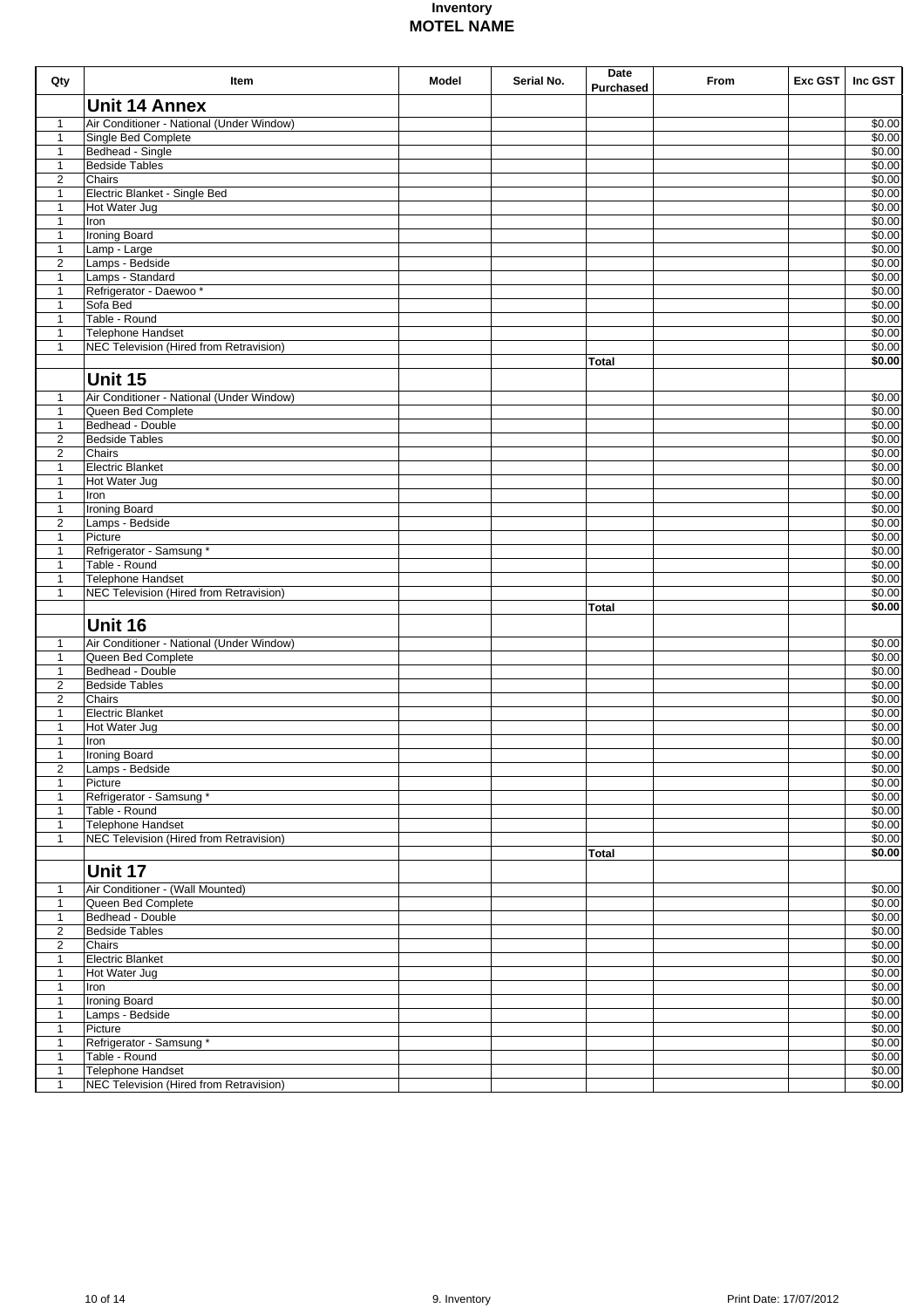| Qty                              | Item                                           | Model | Serial No. | Date<br><b>Purchased</b> | From | Exc GST | Inc GST          |
|----------------------------------|------------------------------------------------|-------|------------|--------------------------|------|---------|------------------|
|                                  |                                                |       |            | <b>Total</b>             |      |         | \$0.00           |
|                                  | Unit 18                                        |       |            |                          |      |         |                  |
| $\mathbf{1}$                     | Air Conditioner - (Wall Mounted)               |       |            |                          |      |         | \$0.00           |
| $\mathbf{1}$                     | Queen Bed Complete                             |       |            |                          |      |         | \$0.00           |
| $\mathbf{1}$                     | Bedhead - Double                               |       |            |                          |      |         | \$0.00           |
| $\mathbf{2}$                     | <b>Bedside Tables</b>                          |       |            |                          |      |         | \$0.00           |
| $\mathbf{2}$                     | Chairs                                         |       |            |                          |      |         | \$0.00           |
| $\mathbf{1}$<br>$\mathbf{1}$     | <b>Electric Blanket</b><br>Hot Water Jug       |       |            |                          |      |         | \$0.00<br>\$0.00 |
| $\mathbf{1}$                     | Iron                                           |       |            |                          |      |         | \$0.00           |
| $\mathbf{1}$                     | <b>Ironing Board</b>                           |       |            |                          |      |         | \$0.00           |
| $\mathbf{2}$                     | Lamps - Bedside                                |       |            |                          |      |         | \$0.00           |
| $\mathbf{1}$                     | Picture                                        |       |            |                          |      |         | \$0.00           |
| $\mathbf{1}$<br>$\mathbf{1}$     | Refrigerator - Samsung *<br>Table - Round      |       |            |                          |      |         | \$0.00<br>\$0.00 |
| $\mathbf{1}$                     | <b>Telephone Handset</b>                       |       |            |                          |      |         | \$0.00           |
| $\mathbf{1}$                     | NEC Television (Hired from Retravision)        |       |            |                          |      |         | \$0.00           |
|                                  |                                                |       |            | <b>Total</b>             |      |         | \$0.00           |
|                                  | Unit 19                                        |       |            |                          |      |         |                  |
| $\mathbf{1}$                     | Air Conditioner - (Wall Mounted)               |       |            |                          |      |         | \$0.00           |
| $\mathbf{1}$                     | Queen Bed Complete                             |       |            |                          |      |         | \$0.00           |
| $\mathbf{1}$                     | Bedhead - Double                               |       |            |                          |      |         | \$0.00           |
| $\overline{c}$                   | <b>Bedside Tables</b>                          |       |            |                          |      |         | \$0.00           |
| $\overline{2}$                   | Chairs<br><b>Electric Blanket</b>              |       |            |                          |      |         | \$0.00<br>\$0.00 |
| $\mathbf{1}$<br>$\mathbf{1}$     | Hot Water Jug                                  |       |            |                          |      |         | \$0.00           |
| $\mathbf{1}$                     | Iron                                           |       |            |                          |      |         | \$0.00           |
| $\mathbf{1}$                     | <b>Ironing Board</b>                           |       |            |                          |      |         | \$0.00           |
| $\overline{c}$                   | Lamps - Bedside                                |       |            |                          |      |         | \$0.00           |
| $\mathbf{1}$                     | Picture                                        |       |            |                          |      |         | \$0.00           |
| $\mathbf{1}$<br>$\mathbf{1}$     | Refrigerator - Samsung *<br>Table - Round      |       |            |                          |      |         | \$0.00<br>\$0.00 |
| $\mathbf{1}$                     | <b>Telephone Handset</b>                       |       |            |                          |      |         | \$0.00           |
| $\mathbf{1}$                     | <b>NEC Television (Hired from Retravision)</b> |       |            |                          |      |         | \$0.00           |
|                                  |                                                |       |            | <b>Total</b>             |      |         | \$0.00           |
|                                  | <b>Unit 20</b>                                 |       |            |                          |      |         |                  |
| $\mathbf{1}$                     | Air Conditioner - (Wall Mounted)               |       |            |                          |      |         | \$0.00           |
| $\mathbf{1}$                     | Queen Bed Complete                             |       |            |                          |      |         | \$0.00           |
| $\mathbf{1}$                     | Bedhead - Double                               |       |            |                          |      |         | \$0.00           |
| $\mathbf{2}$                     | <b>Bedside Tables</b>                          |       |            |                          |      |         | \$0.00           |
| $\mathbf{2}$<br>$\mathbf{1}$     | Chairs<br><b>Electric Blanket</b>              |       |            |                          |      |         | \$0.00<br>\$0.00 |
| $\mathbf{1}$                     | Hot Water Jug                                  |       |            |                          |      |         | \$0.00           |
| $\mathbf{1}$                     | Iron                                           |       |            |                          |      |         | \$0.00           |
| $\mathbf{1}$                     | <b>Ironing Board</b>                           |       |            |                          |      |         | \$0.00           |
| $\mathbf{2}$                     | Lamps - Bedside                                |       |            |                          |      |         | \$0.00           |
| $\mathbf{1}$<br>$\mathbf{1}$     | Picture                                        |       |            |                          |      |         | \$0.00<br>\$0.00 |
| $\mathbf{1}$                     | Refrigerator - Samsung *<br>Table - Round      |       |            |                          |      |         | \$0.00           |
| $\mathbf{1}$                     | Telephone Handset                              |       |            |                          |      |         | \$0.00           |
| $\mathbf{1}$                     | NEC Television (Hired from Retravision)        |       |            |                          |      |         | \$0.00           |
|                                  |                                                |       |            | <b>Total</b>             |      |         | \$0.00           |
|                                  | Unit 21                                        |       |            |                          |      |         |                  |
| 1                                | Air Conditioner - (Wall Mounted)               |       |            |                          |      |         | \$0.00           |
| $\mathbf{1}$                     | Queen Bed Complete                             |       |            |                          |      |         | \$0.00           |
| $\mathbf{1}$                     | Bedhead - Double                               |       |            |                          |      |         | \$0.00           |
| $\overline{2}$<br>$\overline{2}$ | <b>Bedside Tables</b><br>Chairs                |       |            |                          |      |         | \$0.00<br>\$0.00 |
| $\mathbf{1}$                     | <b>Electric Blanket</b>                        |       |            |                          |      |         | \$0.00           |
| $\mathbf{1}$                     | Hot Water Jug                                  |       |            |                          |      |         | \$0.00           |
| $\mathbf{1}$                     | Iron                                           |       |            |                          |      |         | \$0.00           |
| $\mathbf{1}$                     | <b>Ironing Board</b>                           |       |            |                          |      |         | \$0.00           |
| $\overline{2}$                   | Lamps - Bedside                                |       |            |                          |      |         | \$0.00           |
| $\mathbf{1}$                     | Picture<br>Refrigerator - Samsung *            |       |            |                          |      |         | \$0.00<br>\$0.00 |
| $\mathbf{1}$                     | Table - Round                                  |       |            |                          |      |         | \$0.00           |
| $\mathbf{1}$                     | <b>Telephone Handset</b>                       |       |            |                          |      |         | \$0.00           |
| $\mathbf{1}$                     | NEC Television (Hired from Retravision)        |       |            |                          |      |         | \$0.00           |
|                                  |                                                |       |            | <b>Total</b>             |      |         | \$0.00           |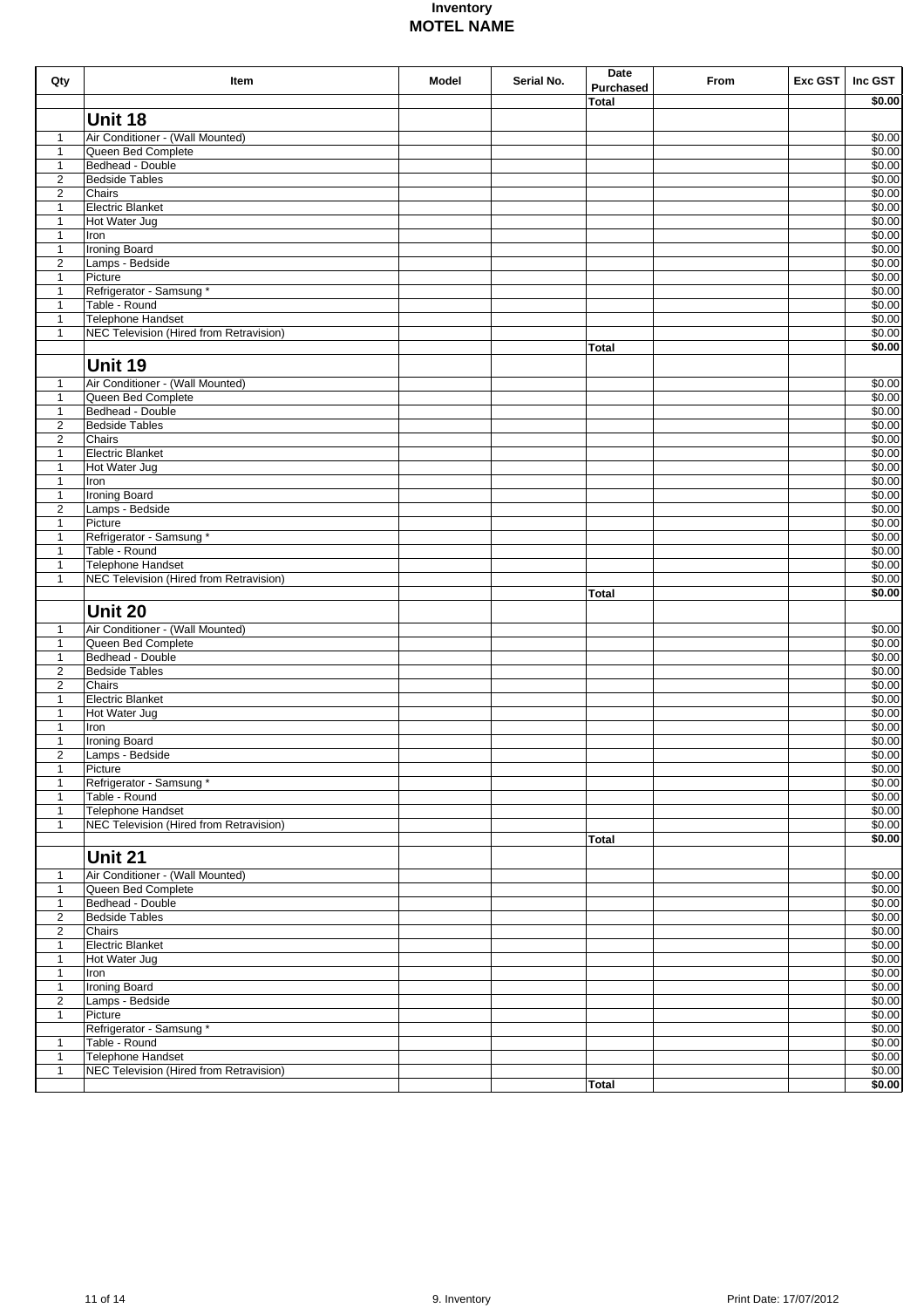| $\mathbf{1}$<br>$\mathbf{1}$<br>$\mathbf{1}$ | Unit 22<br>Air Conditioner - (Wall Mounted)                  |  |              |  |                                      |
|----------------------------------------------|--------------------------------------------------------------|--|--------------|--|--------------------------------------|
|                                              |                                                              |  |              |  |                                      |
|                                              |                                                              |  |              |  | \$0.00                               |
|                                              | Queen Bed Complete                                           |  |              |  | \$0.00                               |
|                                              | Bedhead - Double                                             |  |              |  | \$0.00                               |
| $\overline{2}$                               | <b>Bedside Tables</b>                                        |  |              |  | \$0.00                               |
| $\overline{2}$                               | Chairs                                                       |  |              |  | \$0.00                               |
| $\mathbf{1}$                                 | <b>Electric Blanket</b>                                      |  |              |  | \$0.00                               |
| $\mathbf{1}$                                 | Hot Water Jug                                                |  |              |  | \$0.00<br>\$0.00                     |
| $\mathbf{1}$<br>$\mathbf{1}$                 | Iron<br><b>Ironing Board</b>                                 |  |              |  | \$0.00                               |
| $\overline{2}$                               | Lamps - Bedside                                              |  |              |  | \$0.00                               |
| $\mathbf{1}$                                 | Picture                                                      |  |              |  | \$0.00                               |
| $\mathbf{1}$                                 | Refrigerator - Samsung *                                     |  |              |  | \$0.00                               |
| $\mathbf{1}$                                 | Table - Round                                                |  |              |  | \$0.00                               |
| $\mathbf{1}$                                 | Telephone Handset                                            |  |              |  | \$0.00                               |
| $\mathbf{1}$                                 | NEC Television (Hired from Retravision)                      |  |              |  | \$0.00                               |
|                                              |                                                              |  | <b>Total</b> |  | \$0.00                               |
|                                              | Unit 23                                                      |  |              |  |                                      |
| $\mathbf{1}$                                 | Air Conditioner - (Wall Mounted)                             |  |              |  | \$0.00                               |
| $\mathbf{1}$                                 | Queen Bed Complete                                           |  |              |  | \$0.00                               |
| $\mathbf{1}$                                 | Bedhead - Double                                             |  |              |  | \$0.00                               |
| $\overline{2}$                               | <b>Bedside Tables</b>                                        |  |              |  | \$0.00                               |
| $\overline{2}$                               | Chairs                                                       |  |              |  | \$0.00                               |
| $\mathbf{1}$                                 | <b>Electric Blanket</b>                                      |  |              |  | \$0.00                               |
| 1                                            | Hot Water Jug                                                |  |              |  | \$0.00                               |
| $\mathbf{1}$                                 | Iron                                                         |  |              |  | \$0.00                               |
| $\mathbf{1}$                                 | <b>Ironing Board</b>                                         |  |              |  | \$0.00                               |
| $\overline{2}$                               | Lamps - Bedside                                              |  |              |  | \$0.00                               |
| $\mathbf{1}$                                 | Picture<br>Refrigerator - Samsung *                          |  |              |  | \$0.00<br>\$0.00                     |
| 1<br>$\mathbf{1}$                            | Table - Round                                                |  |              |  | \$0.00                               |
| $\mathbf{1}$                                 | <b>Telephone Handset</b>                                     |  |              |  | \$0.00                               |
| $\mathbf{1}$                                 | NEC Television (Hired from Retravision)                      |  |              |  | \$0.00                               |
|                                              |                                                              |  | <b>Total</b> |  | \$0.00                               |
|                                              |                                                              |  |              |  |                                      |
|                                              | Unit 24                                                      |  |              |  |                                      |
| 1                                            | Air Conditioner - (Wall Mounted)                             |  |              |  | \$0.00                               |
| $\mathbf{1}$                                 | Queen Bed Complete                                           |  |              |  | \$0.00                               |
| $\mathbf{1}$                                 | Bedhead - Double                                             |  |              |  | \$0.00                               |
| $\overline{c}$                               | <b>Bedside Tables</b>                                        |  |              |  | \$0.00                               |
| $\overline{c}$                               | Chairs                                                       |  |              |  | \$0.00                               |
| 1                                            | <b>Electric Blanket</b>                                      |  |              |  | \$0.00                               |
| $\mathbf{1}$                                 | Hot Water Jug                                                |  |              |  | \$0.00                               |
| $\mathbf{1}$                                 | Iron                                                         |  |              |  | \$0.00                               |
| $\mathbf{1}$<br>$\overline{c}$               | <b>Ironing Board</b>                                         |  |              |  | \$0.00<br>\$0.00                     |
| 1                                            | Lamps - Bedside<br>Picture                                   |  |              |  | \$0.00                               |
| $\mathbf{1}$                                 | Refrigerator - Samsung *                                     |  |              |  | \$0.00                               |
| $\mathbf{1}$                                 | Table - Round                                                |  |              |  | \$0.00                               |
| $\mathbf{1}$                                 | Telephone Handset                                            |  |              |  | \$0.00                               |
| $\mathbf{1}$                                 | Television (Owned by Retravision)                            |  |              |  | \$0.00                               |
|                                              |                                                              |  | Total        |  | \$0.00                               |
|                                              |                                                              |  |              |  |                                      |
|                                              | <b>Unit 25</b>                                               |  |              |  |                                      |
| $\mathbf{1}$                                 | Email Air Conditioner - (Wall Mounted)                       |  |              |  | \$0.00                               |
| $\mathbf{1}$                                 | Queen Bed Complete                                           |  |              |  | \$0.00                               |
| $\mathbf{1}$                                 | Bedhead - Double                                             |  |              |  | \$0.00                               |
| 2                                            | <b>Bedside Tables</b>                                        |  |              |  | \$0.00                               |
| $\overline{2}$                               | Chairs                                                       |  |              |  | \$0.00                               |
| $\mathbf{1}$                                 | <b>Electric Blanket</b>                                      |  |              |  | \$0.00                               |
| $\mathbf{1}$                                 | Hot Water Jug                                                |  |              |  | \$0.00                               |
| $\mathbf{1}$                                 | Iron                                                         |  |              |  | \$0.00                               |
|                                              | <b>Ironing Board</b><br>Lamps - Bedside                      |  |              |  | \$0.00<br>\$0.00                     |
| $\mathbf{1}$                                 |                                                              |  |              |  | \$0.00                               |
| 2                                            |                                                              |  |              |  |                                      |
| $\mathbf{1}$                                 | Picture                                                      |  |              |  |                                      |
| $\mathbf{1}$                                 | Refrigerator - Samsung *                                     |  |              |  |                                      |
| $\mathbf{1}$                                 | Table - Round                                                |  |              |  |                                      |
| $\mathbf{1}$<br>$\mathbf{1}$                 | Telephone Handset<br>NEC Television (Hired from Retravision) |  |              |  | \$0.00<br>\$0.00<br>\$0.00<br>\$0.00 |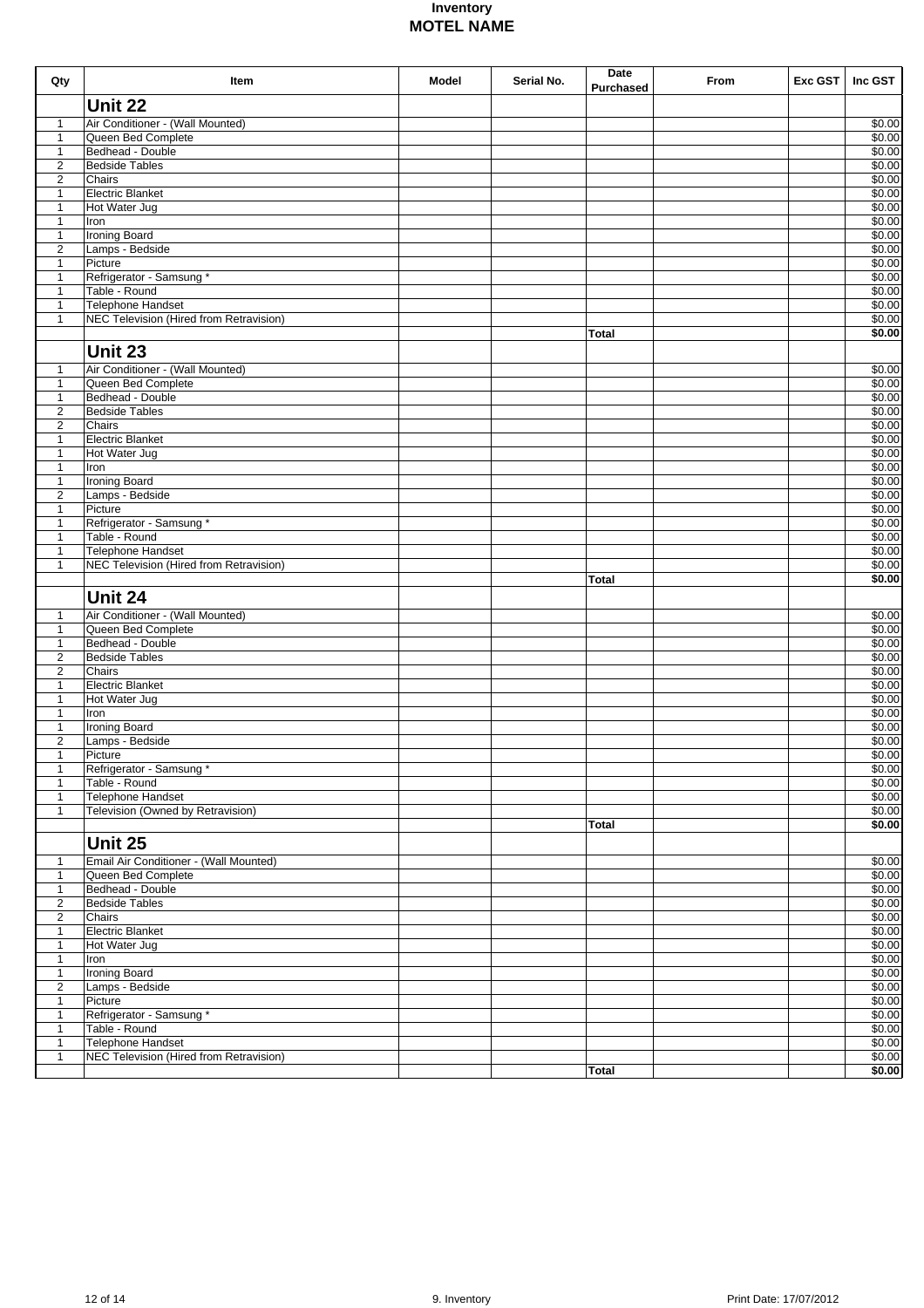| Qty                          | Item                                                     | Model | Serial No. | Date<br><b>Purchased</b> | From | Exc GST | Inc GST          |
|------------------------------|----------------------------------------------------------|-------|------------|--------------------------|------|---------|------------------|
|                              | Unit 26                                                  |       |            |                          |      |         |                  |
| 1                            | Air Conditioner - (Wall Mounted)                         |       |            |                          |      |         | \$0.00           |
| $\mathbf{1}$                 | Queen Bed Complete                                       |       |            |                          |      |         | \$0.00           |
| $\mathbf{1}$                 | Bedhead - Double                                         |       |            |                          |      |         | \$0.00           |
| 3                            | <b>Bedside Tables</b>                                    |       |            |                          |      |         | \$0.00           |
| $\overline{4}$               | Chairs                                                   |       |            |                          |      |         | \$0.00           |
| 1<br>1                       | <b>Electric Blanket</b><br>Electric Blanket - Single Bed |       |            |                          |      |         | \$0.00<br>\$0.00 |
| $\mathbf{1}$                 | Hot Water Jug                                            |       |            |                          |      |         | \$0.00           |
| $\mathbf{1}$                 | Iron                                                     |       |            |                          |      |         | \$0.00           |
| $\mathbf{1}$                 | <b>Ironing Board</b>                                     |       |            |                          |      |         | \$0.00           |
| $\overline{c}$               | Lamps - Bedside                                          |       |            |                          |      |         | \$0.00           |
| 1                            | Picture                                                  |       |            |                          |      |         | \$0.00           |
| 1                            | Refrigerator - Samsung *                                 |       |            |                          |      |         | \$0.00           |
| 1                            | Sofa Bed - Double<br>Table - Round                       |       |            |                          |      |         | \$0.00<br>\$0.00 |
| $\mathbf{1}$<br>$\mathbf{1}$ | Telephone Handset                                        |       |            |                          |      |         | \$0.00           |
| $\mathbf{1}$                 | NEC Television (Hired from Retravision)                  |       |            |                          |      |         | \$0.00           |
|                              |                                                          |       |            | <b>Total</b>             |      |         | \$0.00           |
|                              | Unit 26 Bedroom                                          |       |            |                          |      |         |                  |
| 1                            | Air Conditioner - (Wall Mounted)                         |       |            |                          |      |         | \$0.00           |
| $\mathbf{1}$                 | Double Bed Complete                                      |       |            |                          |      |         | \$0.00           |
| $\mathbf{1}$                 | <b>Electric Blanket</b>                                  |       |            |                          |      |         | \$0.00           |
| $\mathbf{1}$                 | Hot Water Jug                                            |       |            |                          |      |         | \$0.00           |
| $\mathbf{1}$                 | Iron                                                     |       |            |                          |      |         | \$0.00           |
| 1                            | <b>Ironing Board</b>                                     |       |            |                          |      |         | \$0.00           |
| $\mathbf{1}$                 | Lamps - Bedside                                          |       |            |                          |      |         | \$0.00           |
| $\mathbf{1}$                 | <b>Telephone Handset</b>                                 |       |            |                          |      |         | \$0.00           |
|                              |                                                          |       |            | <b>Total</b>             |      |         | \$0.00           |
|                              | Unit 27                                                  |       |            |                          |      |         |                  |
| 1                            | Air Conditioner - National (Under Window)                |       |            |                          |      |         | \$0.00           |
| $\mathbf{1}$<br>$\mathbf{1}$ | Queen Bed Complete<br><b>Bedside Tables</b>              |       |            |                          |      |         | \$0.00<br>\$0.00 |
| 2                            | Chairs                                                   |       |            |                          |      |         | \$0.00           |
| 1                            | <b>Electric Blanket</b>                                  |       |            |                          |      |         | \$0.00           |
| $\mathbf{1}$                 | Hot Water Jug                                            |       |            |                          |      |         | \$0.00           |
| $\mathbf{1}$                 | Iron                                                     |       |            |                          |      |         | \$0.00           |
| $\mathbf{1}$                 | <b>Ironing Board</b>                                     |       |            |                          |      |         | \$0.00           |
| $\overline{c}$               | Lamps - Bedside                                          |       |            |                          |      |         | \$0.00           |
| $\mathbf{1}$                 | Picture                                                  |       |            |                          |      |         | \$0.00           |
| $\mathbf{1}$<br>$\mathbf{1}$ | Refrigerator - Samsung *<br>Table - Round                |       |            |                          |      |         | \$0.00<br>\$0.00 |
| $\mathbf{1}$                 | Telephone Handset                                        |       |            |                          |      |         | \$0.00           |
| $\mathbf{1}$                 | Television (Owned by Airlie House) *                     |       |            |                          |      |         | \$0.00           |
|                              |                                                          |       |            | <b>Total</b>             |      |         | \$0.00           |
|                              | Unit 28                                                  |       |            |                          |      |         |                  |
| $\mathbf{1}$                 | Air Conditioner - National (Under Window)                |       |            |                          |      |         | \$0.00           |
| $\mathbf{1}$                 | Queen Bed Complete                                       |       |            |                          |      |         | \$0.00           |
| $\overline{2}$               | <b>Bedside Tables</b>                                    |       |            |                          |      |         | \$0.00           |
| $\overline{2}$               | Chairs                                                   |       |            |                          |      |         | \$0.00           |
| $\mathbf{1}$                 | <b>Electric Blanket</b>                                  |       |            |                          |      |         | \$0.00           |
| $\mathbf{1}$                 | Hot Water Jug                                            |       |            |                          |      |         | \$0.00<br>\$0.00 |
| $\mathbf{1}$<br>$\mathbf{1}$ | Iron<br><b>Ironing Board</b>                             |       |            |                          |      |         | \$0.00           |
| $\overline{a}$               | Lamps - Bedside                                          |       |            |                          |      |         | \$0.00           |
| $\mathbf{1}$                 | Picture                                                  |       |            |                          |      |         | \$0.00           |
| $\mathbf{1}$                 | Refrigerator - Samsung *                                 |       |            |                          |      |         | \$0.00           |
| $\mathbf{1}$                 | Table - Round                                            |       |            |                          |      |         | \$0.00           |
| $\mathbf{1}$                 | Telephone Handset                                        |       |            |                          |      |         | \$0.00           |
| $\mathbf{1}$                 | <b>NEC Television (Hired from Retravision)</b>           |       |            |                          |      |         | \$0.00<br>\$0.00 |
|                              |                                                          |       |            | Total                    |      |         |                  |